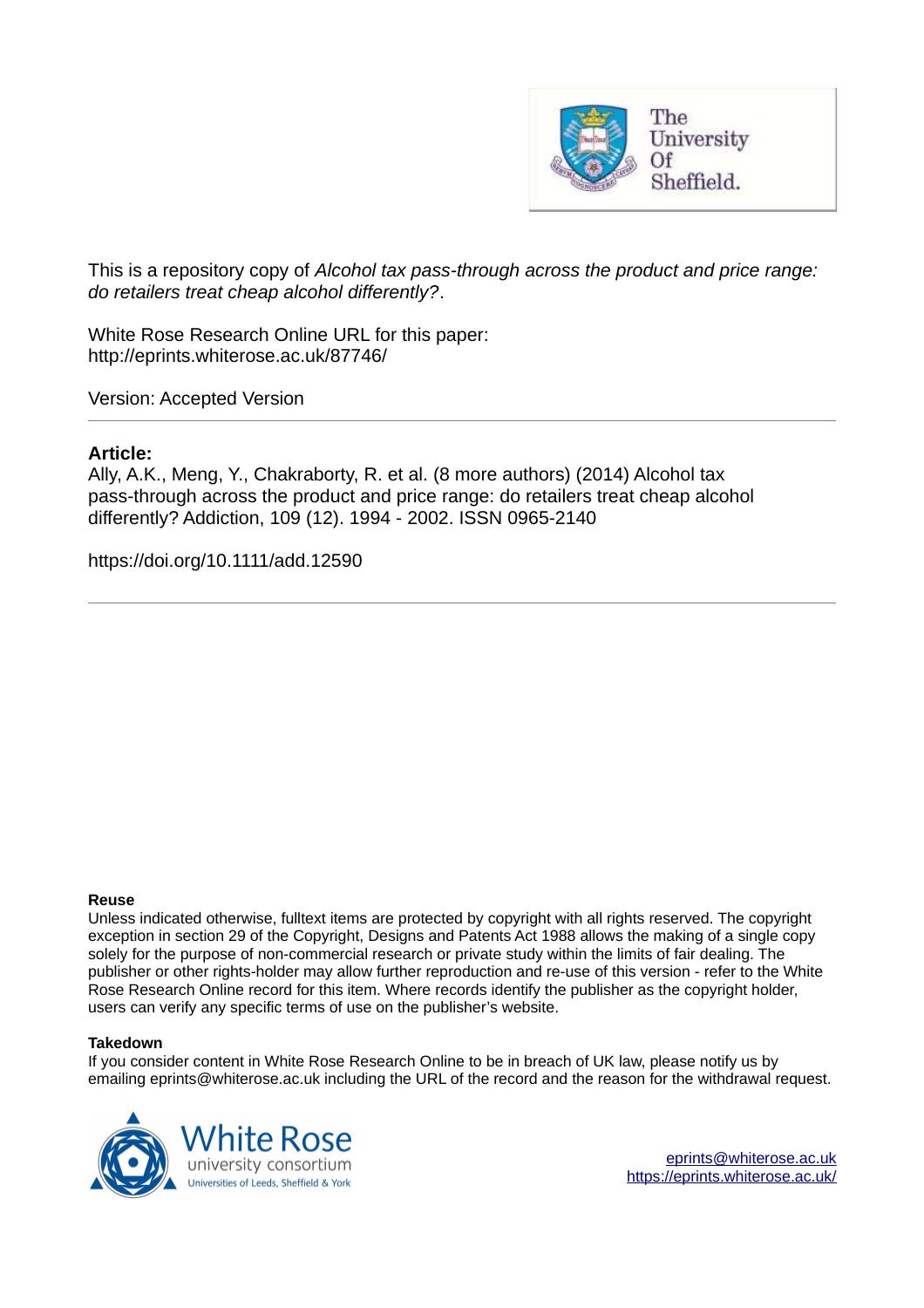Alcohol tax pass-through across the product and price range: do retailers treat cheap alcohol differently?

Abdallah K. Ally*<sup>a</sup>*

Yang Meng*<sup>a</sup>*

Ratula Chakraborty*<sup>b</sup>*

Paul W. Dobson*<sup>b</sup>*

Jonathan S. Seaton*<sup>c</sup>*

John Holmes*<sup>a</sup>*

Colin Angus*<sup>a</sup>*

Yelan Guo<sup>a</sup>

Daniel Hill-McManus*<sup>a</sup>*

Alan Brennan*<sup>a</sup>*

Petra S. Meier*<sup>a</sup>*

aSchool of Health and Related Research, University of Sheffield

**bNorwich Business School, University of East Anglia** 

<sup>c</sup>School of Business and Economics, Loughborough University

**Running head**: Alcohol tax pass-through across the product and price range

**Word count**: **3570**

**Declarations of interest**: None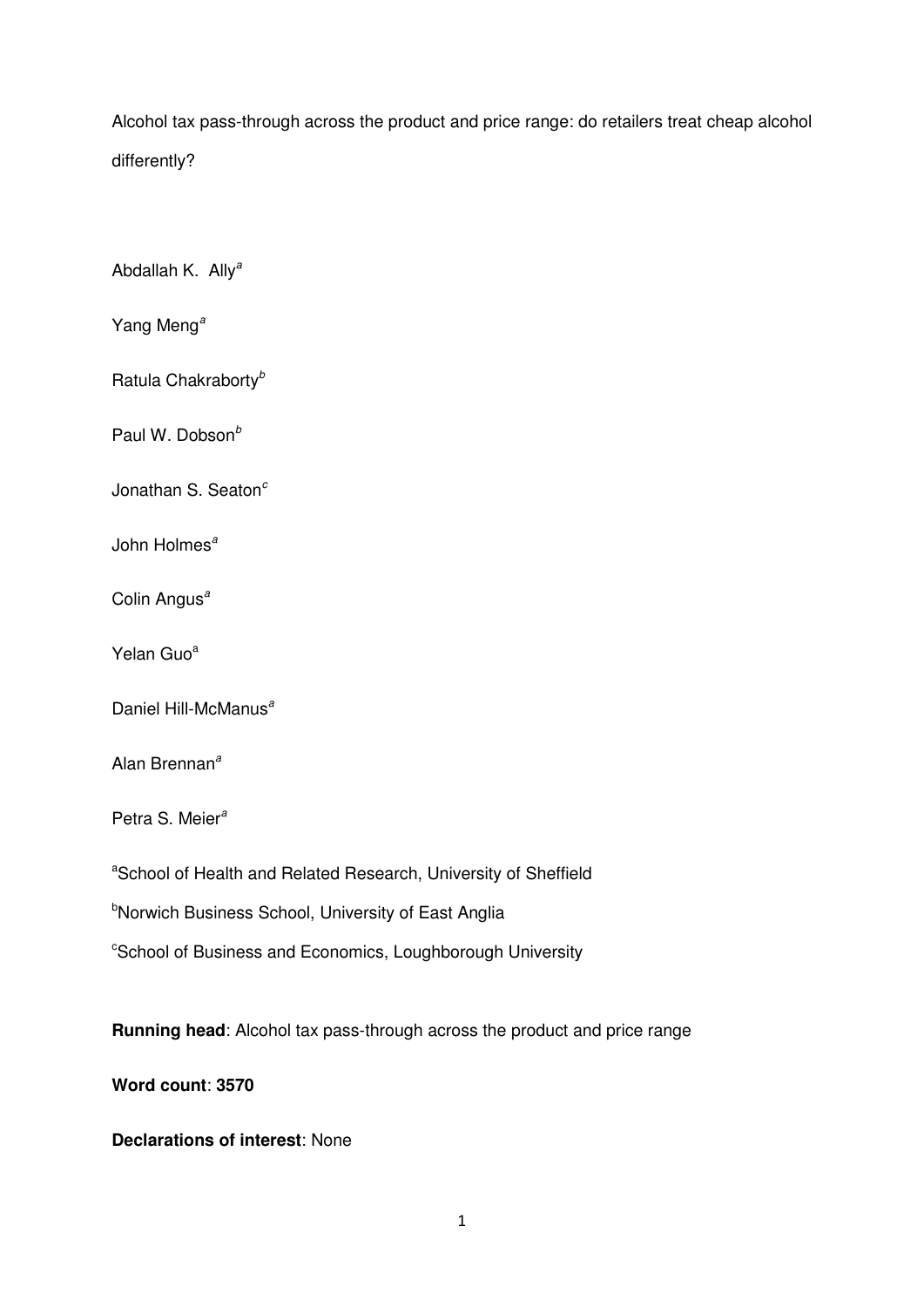# **ABSTRACT**

**Aims:** Effective use of alcohol duty to reduce consumption and harm partly depends on retailers passing duty increases on to consumers via price increases; also known as 'passthrough'. The aim of this analysis is to provide evidence of UK excise duty and sales tax (VAT) pass-through rates for alcohol products, at different price points.

**Setting:** March 2008 to August 2011, UK

**Design and measurement:** Panel data quantile regression estimating the effects of three duty changes, two VAT changes and one combined duty and VAT change on UK alcohol prices, using product-level supermarket price data for 254 alcohol products available weekly. Products were analysed in four categories: beers, ciders/ready to drink (RTDs), spirits and wines.

**Findings:** Within all four categories there exists considerable heterogeneity in the level of duty pass-through for cheaper versus expensive products. Price increases for the cheapest 15 per cent of products fall below duty rises (under-shifting) while products sold above the median price are over-shifted (price increases are higher than duty increases). The level of under-shifting is greatest for beer (0.85 [0.79, 0.92]) and spirits (0.86 [0.83, 0.89]). Undershifting affects approximately 57% of total beer sales and 30% of total spirits sales. **Conclusions:** Our results show lower pass-through of duty increases for cheaper products (lowest 15 percentiles) and over-shifting for expensive products (prices above the median). This is likely to impact negatively on tax policy effectiveness. High risk groups, including heavy drinkers and particularly low income heavy drinkers, favour cheaper alcohol and under-shifting is likely to produce smaller consumption reductions among these groups.

**Keywords** Alcohol pass-through; alcohol excise duty; alcohol taxation; alcohol tax policy; alcohol prices; quantile regression.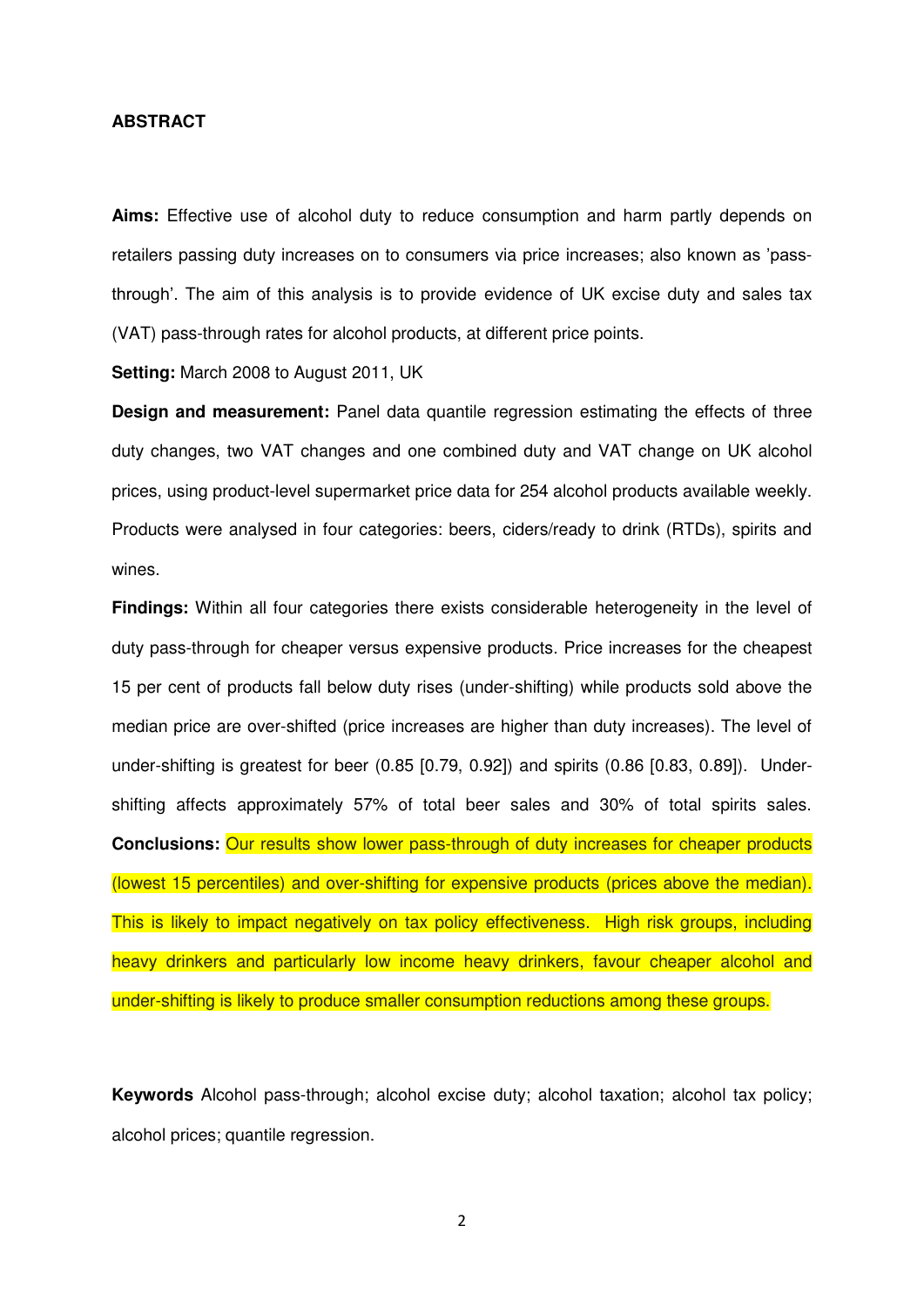#### **INTRODUCTION**

Alcohol misuse and associated disease, injury and death are of great concern for policy makers and health authorities. Globally, alcohol is estimated to be responsible for approximately 4% of deaths and 4.7% of injuries and diseases [1]. Price controls, and particularly taxation in the form of excise duties, have been shown to impact on alcohol consumption and related harm [2, 3].

The effectiveness of excise duty increases in reducing alcohol consumption and harm depends on a number of factors including the price elasticities of alcoholic products and on whether retailers fully pass on duty increases to consumers in the form of increased prices. Drawing on the assumption of tax incidence theory [4, 5], as a baseline case, many studies assume that taxes will be fully passed through to consumers such that a 1% increase in taxation is followed by a 1% increase in the proportion of prices accounted for by tax. However, in practice there could be under-shifting or over-shifting, such that the change in prices following duty changes are, respectively, lower or higher than the expected 1:1 relationship [6].

To date, there are few empirical studies focusing on tax pass-through. Two UK studies investigate tax pass-through of alcoholic products adopting a time series mean regressionbased approach using aggregated price data for specific product categories (e.g. average price of a pint of beer) as a dependent variable and changes in excise duty as a covariate [7, 8]. In 2011, Hunt et al. [7] related changes in prices to changes in excise duty for both onand off-trade products. The average rate at which tax is passed through to consumers within each beverage category varied; with full shifting or over-shifting in the on-trade and substantial under-shifting by large off-trade retailers. Similarly, in 1992, Baker and Brechling [8] employed time series averaged quarterly data to investigate the impact on alcohol (beers,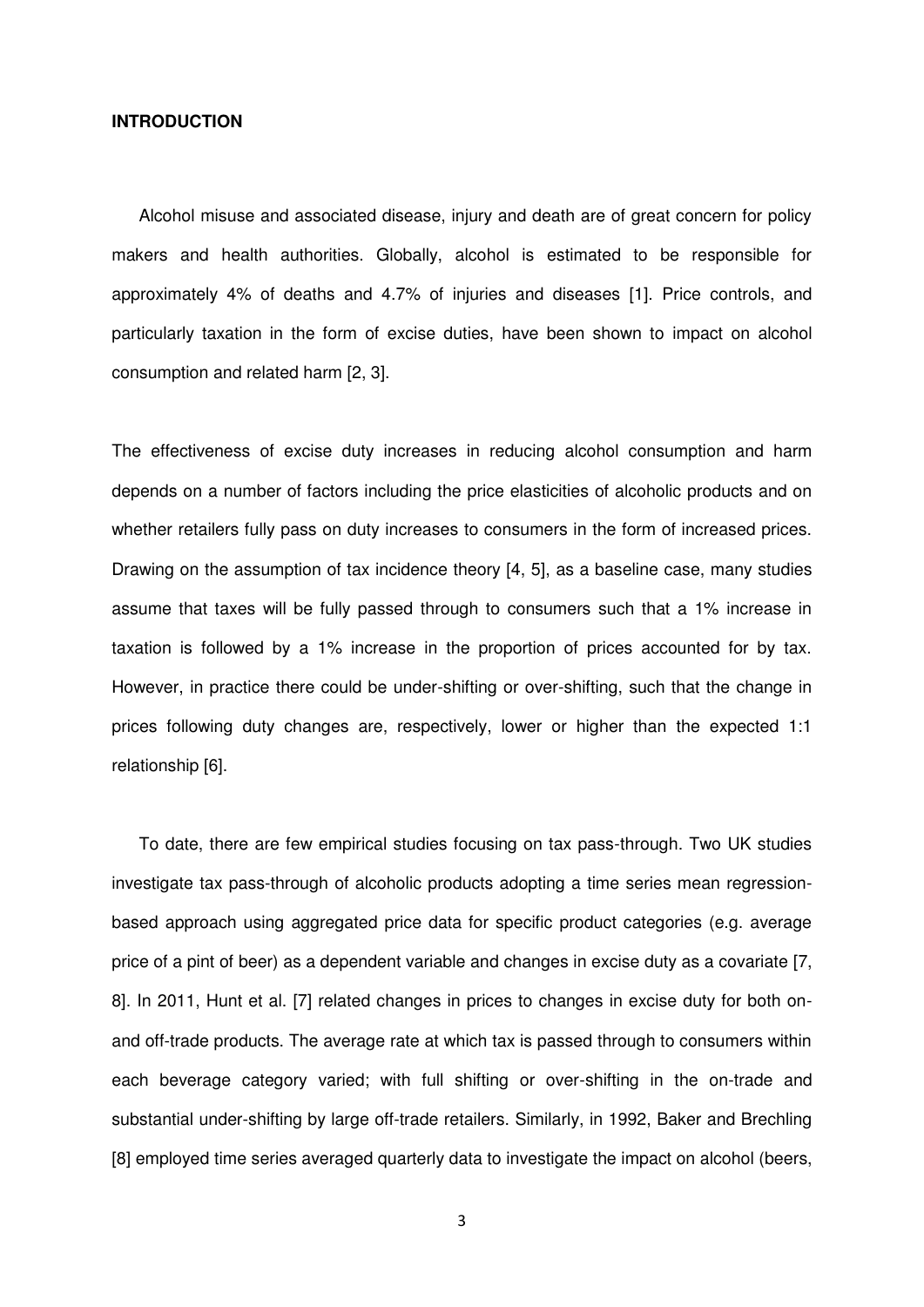wines and spirits), tobacco and petrol prices of changes in excise duties. The authors conclude that while wines are over-shifted on average, a hypothesis of full pass-through for beers, spirits and petrol could not be rejected. Two US studies found evidence of duty overshifting [9, 10], with the rate of over-shift varying by product type, brand and premise type. A Danish study of tax pass-through of both alcohol and non-alcoholic products found overshifting in the event of tax increases and under-shifting for tax cuts [11]. Finally, a recent UK study found evidence of differential tax pass-through across tobacco products at different price points, with tax under-shifts for lower priced products [12].

In recent UK political debates about the merits of alcohol minimum unit pricing versus taxation, questions have been raised about whether retailers are choosing to absorb, or not fully pass-through, tax increases, in particular for very cheap supermarket alcohol [13]. This issue is crucial for understanding the effect of duty interventions on alcohol-related harm, as heavy drinkers have been shown to buy cheaper alcohol than moderate drinkers [14].

The present work forms a part of a wider alcohol policy research programme where one strand is to estimate the likely effects of different taxation options compared to minimum unit pricing. For this, we needed to develop a detailed understanding of how tax changes impact on prices on all points of the price distribution, for all alcohol beverage types. The work was made possible through collaboration with researchers who had, over several years, collected weekly supermarket price data, including for alcohol. In this article we add to the tax passthrough evidence base by examining whether, within different beverage types, there are differential tax shifting strategies for lower priced versus more expensive alcoholic products. We also estimate the proportion of sales affected by under- and over-shifting.

#### **METHOD**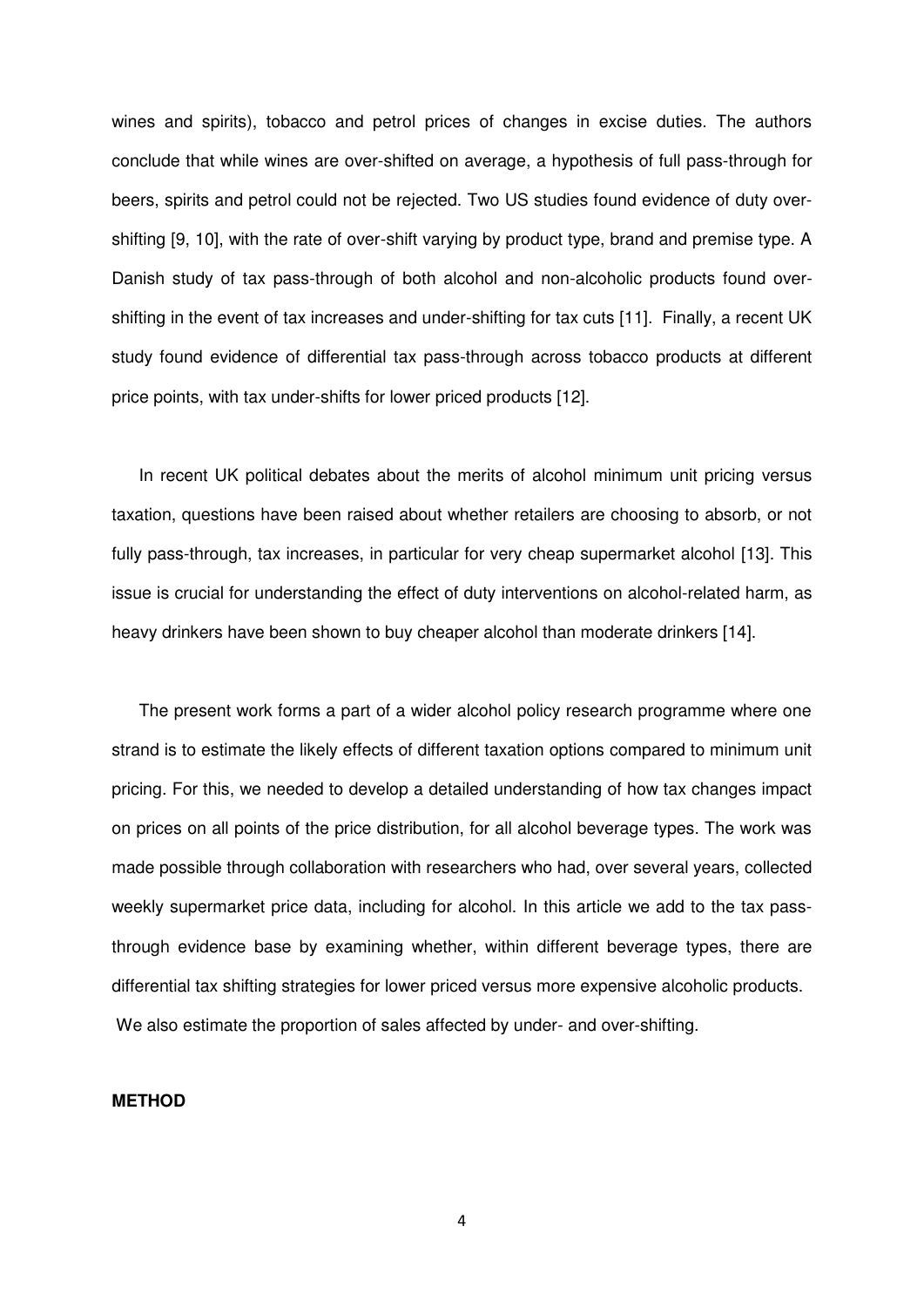#### **Data**

## *Price and product data*

Our product-level panel dataset captures weekly prices for products, including alcohol, sold in major UK supermarkets with products recorded at single item or Stock Keeping Unit (SKU) level. Data is available on weekly price transitions for 254 alcoholic products and these represent every alcoholic product for which prices were available consistently and recorded by the authors from mysupermarket.co.uk, an online UK supermarket price comparison web-site, each week from March 2008 to August 2011 (178 weeks). That time period covers four episodes of excise duty changes, two value added tax (VAT, UK sales tax charged as a percentage of price) changes and one simultaneous change of both duty and VAT. The data cover four major supermarkets; Asda, Ocado (an online retailer in partnership with the grocery chain Waitrose), Sainsbury's and Tesco, and these retailers account for around half of all UK off-trade alcohol sales. They include higher (Ocado), middle (Sainsbury's) and lower (Asda, Tesco) price supermarkets. Each operates national pricing policies, such that prices from one retailer apply across all their UK supermarkets (irrespective of size) and online shops. However, not all products are necessarily available in all of their stores (e.g. due to store size differences).

The following product information was available for analyses: price, size of product (e.g. 4x 500ml), product name and 8 broad and 55 narrow beverage categories. Unit content of each product was calculated using alcohol by volume (ABV) data for the product obtained from internet searches (1 unit=8g/10ml ethanol). For this analysis the data were recoded into 4 categories: beers, ciders/ready-to-drink (RTDs), spirits and wines. This was done to increase the number of products in each category and align more closely with the categories used when applying excise duties. Further, the aggregation of products into four categories controls for noise observed in individual product price changes. Noise is considerable due to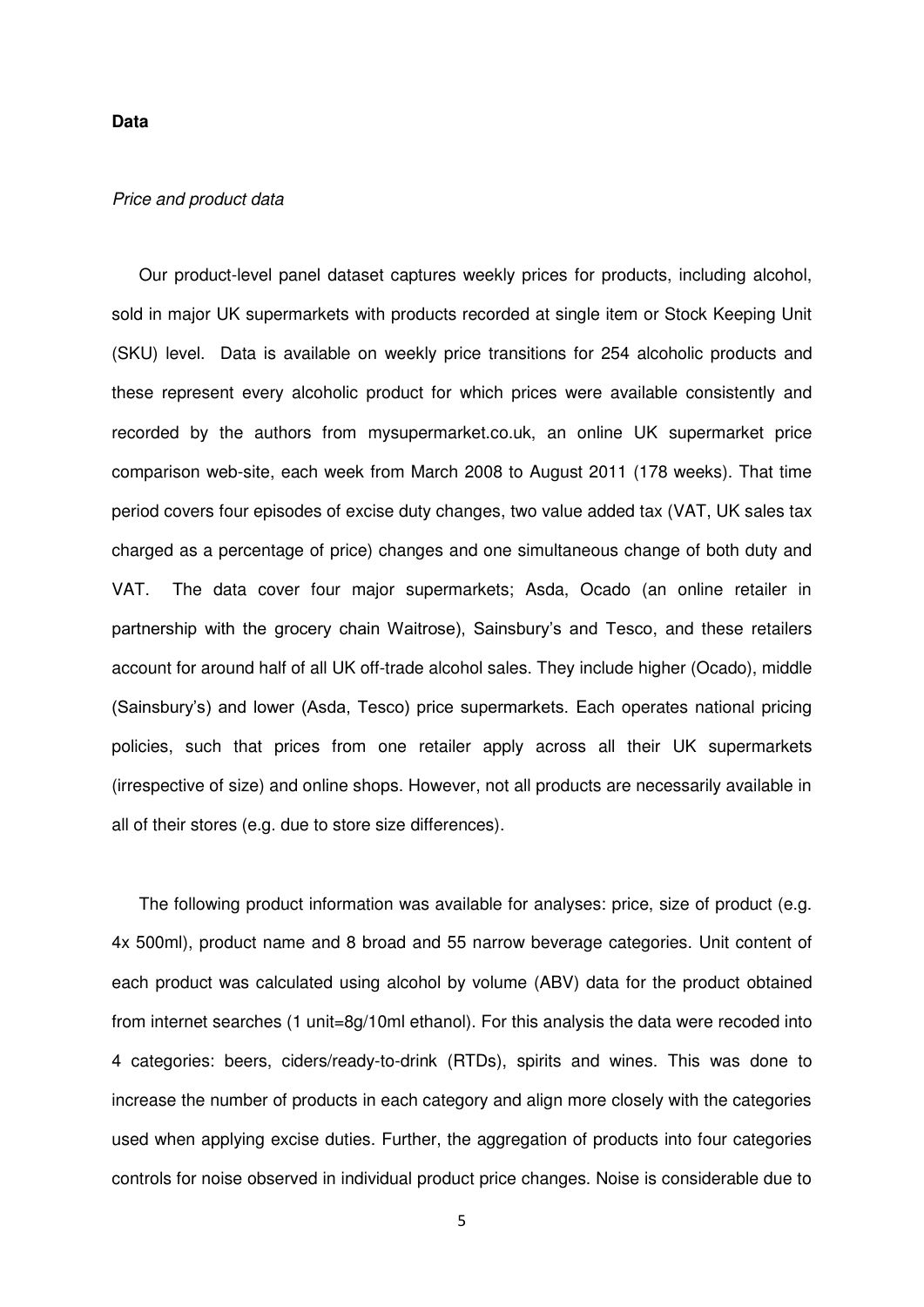the substantial use of short-run price promotions in UK supermarkets. Cider and RTDs are merged into one category as the alcoholic volume contained within these products are roughly the same [15] and this is also how they are marketed by parts of the industry (e.g. [http://www.webcitation.org/6Lf4z8VX4\)](http://www.webcitation.org/6Lf4z8VX4). RTDs are taxed as spirits but as they make up less than 1% of total pure off-trade alcohol sold in the UK (AC Nielsen 2009, [http://www.webcitation.org/6Lf5ICbgG\)](http://www.webcitation.org/6Lf5ICbgG), we assume that products falling under the cider/RTDs category are taxed at cider rates.

# *Sales Volumes*

Since our dataset does not capture sales volume, we link price distributions for each of the four beverage categories to data provided by AC Nielsen. This describes the volume of offtrade sales in litres of ethanol in England and Wales across the price distribution of each beverage category.

# *Tax events*

The date and magnitude of the duty events are listed in [Table 1](#page-18-0) with the taxation method for each beverage provided in the footnote. The duty events are largely increases, correspond to weeks 1, 38, 59, 107 and 159 in the data and are referred to as duty events 0 to 4 hereafter. VAT was reduced from 17.5% to 15% on  $1<sup>st</sup>$  December 2008 (week 38), increased to 17.5% on  $1<sup>st</sup>$  January 2010 (week 95) and increased again to 20% on  $4<sup>th</sup>$ January 2011 (week 147).

#### [<Table 1>](#page-18-0)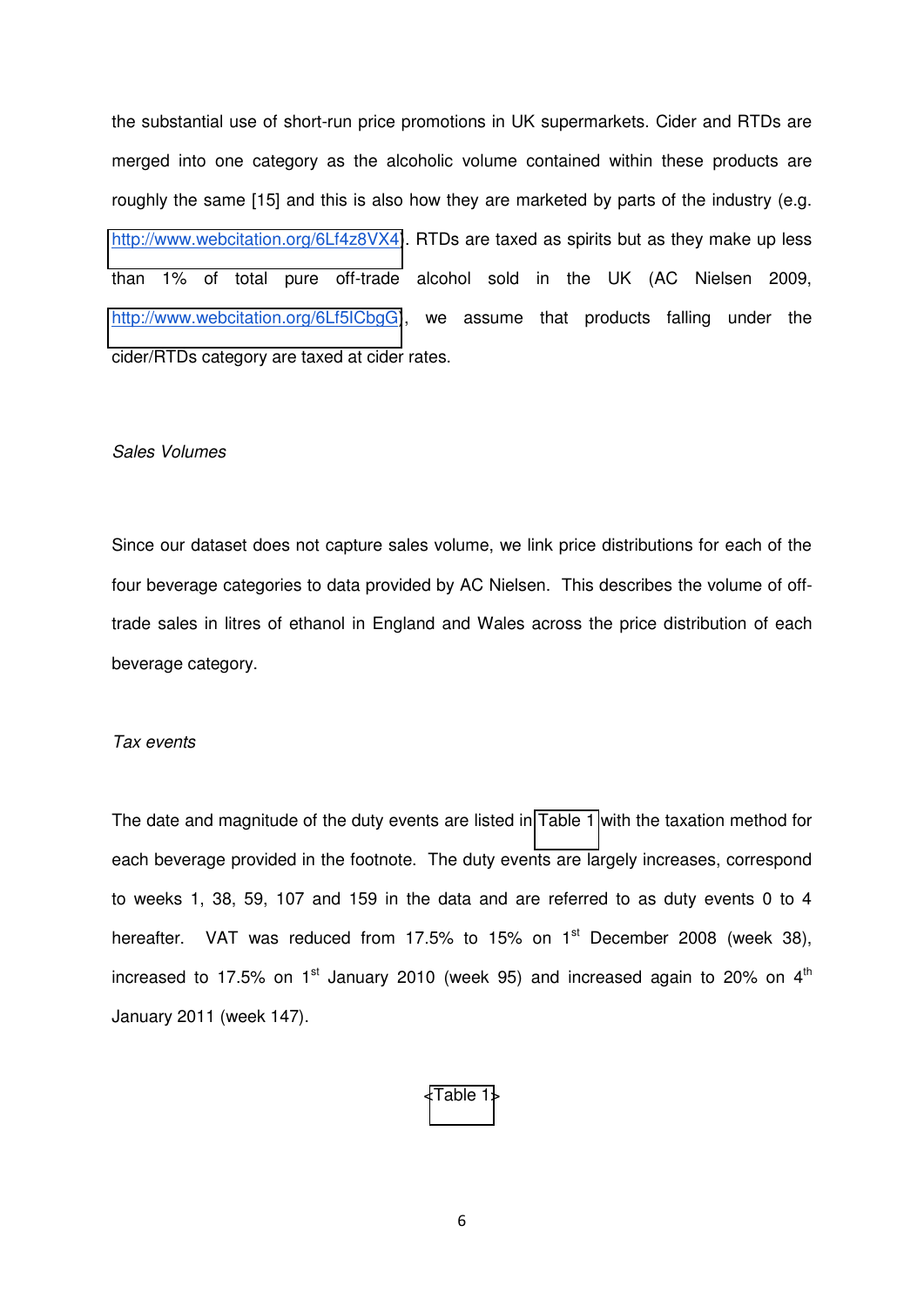## **Variables**

Let  $x_i$  denote the baseline average price per unit of product i, after deducting VAT, calculated over the period from week 1 to week 37. We calculate the expected price per unit of each product  $i$  ( $x_{it}^*$ ) following a duty change at time  $t$  where we assume full pass-through by adding an incremental change in pence per unit of product  $i$  following duty change at time  $t$  ( $\Delta_{it}$ ) to the baseline average unit price ( $x_i$ ) and then multiply by the VAT rate in the time interval. The calculation is as follows:

$$
\begin{cases}\n x_{it}^{*} = 1.15(x_{i} + \Delta_{it=38}), \quad 38 \leq t < 59 \\
x_{it}^{*} = 1.15(x_{i} + \Delta_{it=38} + \Delta_{it=59}), \quad 59 \leq t < 95 \\
x_{it}^{*} = 1.175(x_{i} + \Delta_{it=38} + \Delta_{it=59}), \quad 95 \leq t < 107 \\
x_{it}^{*} = 1.175(x_{i} + \Delta_{it=38} + \Delta_{it=59} + \Delta_{it=107}), \quad 107 \leq t < 147 \\
x_{it}^{*} = 1.20(x_{i} + \Delta_{it=38} + \Delta_{it=59} + \Delta_{it=107}), \quad 147 \leq t < 159 \\
x_{it}^{*} = 1.20(x_{i} + \Delta_{it=38} + \Delta_{it=59} + \Delta_{it=107} + \Delta_{it=159}), \quad t \geq 159\n\end{cases} (1)
$$

For each product in a given category, the parameter  $\Delta_{it}$  is calculated as the per unit difference between previous duty and current duty. A numerical and pictorial illustration of the evolution of expected and observed unit prices for four example products is shown in Table 2 and Figure 1. The figures demonstrate that retail prices on individual items can be volatile because of promotion pricing with regular prices punctuated by deep temporary price reductions as well as price changes driven by changing demand, cost and competitive conditions.

<<Table 2 >>

<<Figure 1 >>

**Panel data quantile regression**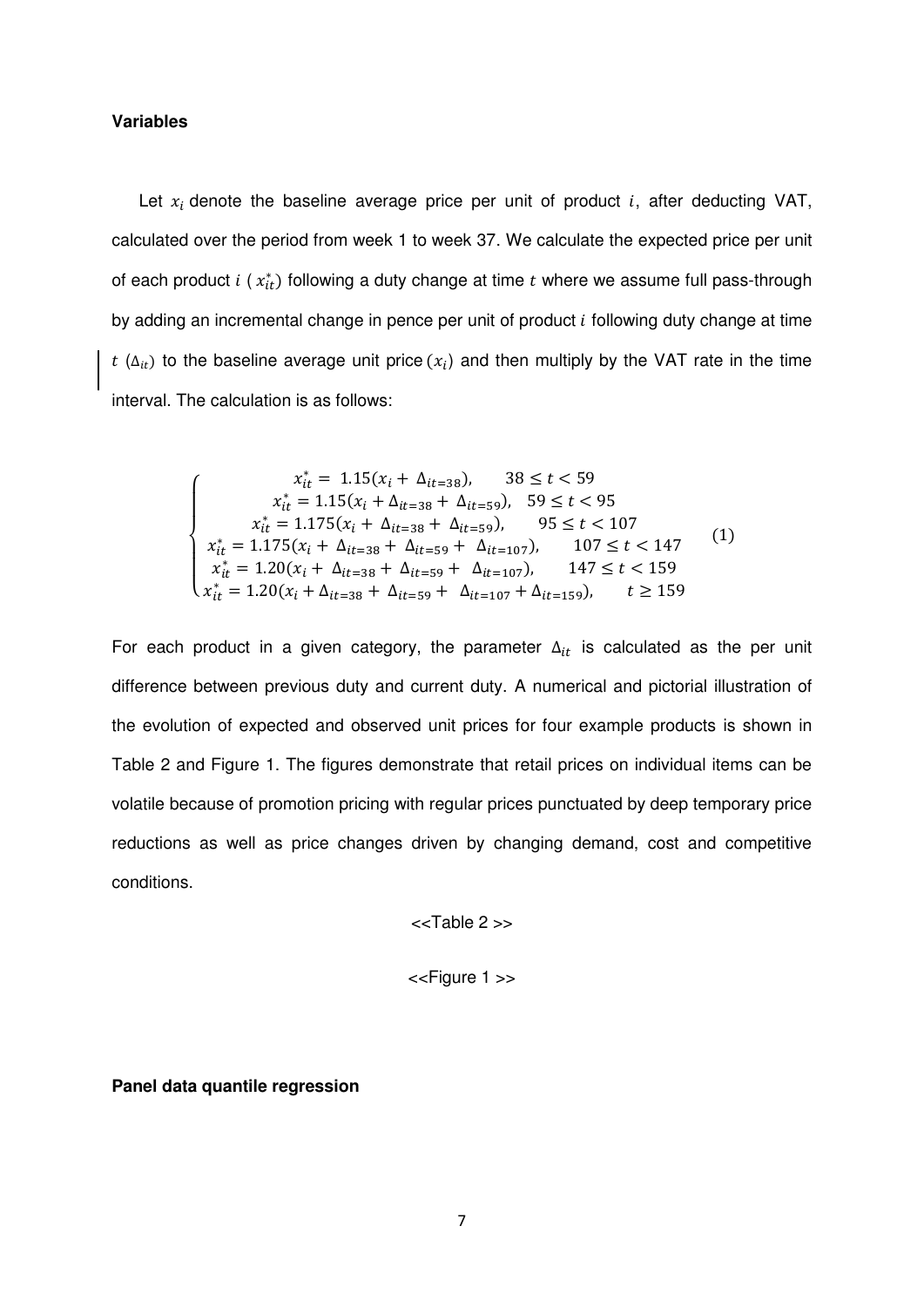In this article, the price data are not treated as a time series in order to exploit the panel structure of the data and allow calculated expected prices of each product to be included as a covariate. To model tax pass-through we instead adopt a quantile panel regression approach [16, 17]. This technique provides flexibility for modelling the entire distribution of the dependent variable given a set of independent variables. Rather than just focusing on the mean, as in classical mean regression, quantile regression focuses on quantiles which refer to defined points in the distribution. For example the 0.5 quantile is the median and 0.1 is the  $10<sup>th</sup>$  percentile of the distribution. Hence, this methodology provides a framework for investigating differential pass-through for price points (i.e. quantiles) in the price distribution. Further, since quantile regression does not impose assumptions of normality of error terms and constant variance it is superior to the mean regression as it can capture features such as skewness and heterogeneity which are inherently embedded in price data. More detailed explanation of quantile regression is provided in the online supporting material.

Since the period of analysis is relatively short and prices are recorded on a weekly basis, we do not adjust for inflation in our analysis but we include results for inflation-adjusted prices as a sensitivity analysis.

Tax pass-through is estimated in three separate models which progressively disaggregate the tax events such that Model I analyses all events jointly, Model II estimates separate pass-through levels for different types of tax events and Model III estimates pass-through levels for each individual tax event.

#### *Model I*

The model is structured such that for each of the four beverage categories observed prices,  $y_{it}$ , are regressed on the expected prices,  $x_{it}^*$ , and the resultant estimated coefficients for each beverage category indicate the magnitude of pass-through at a particular quantile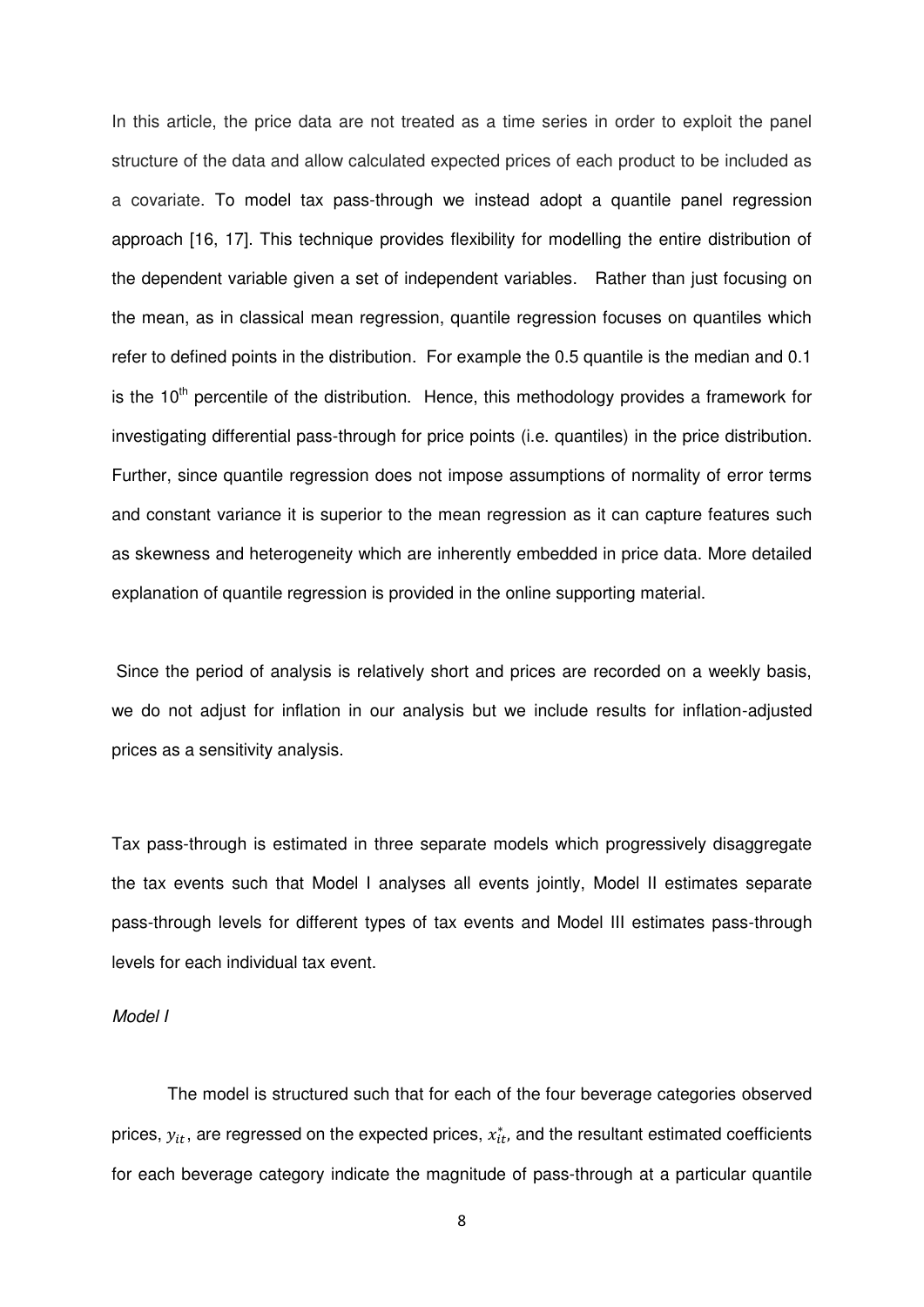level. For our analysis we use quantiles  $\theta \in \{0.05, 0.15, ..., 0.45, 0.50, 0.55, 0.65, ..., 0.95\}$ corresponding to different points of the price distribution.

 If tax changes are fully passed through across the price distribution then, for all quantiles, the estimated coefficient of a given category should equal one. If the coefficient is less than or more than one, this corresponds to under-shifting and over-shifting respectively. Mathematical formulation of the model is shown in equation (S1) (supporting material).

#### *Model II*

Since the period of analysis captures both separate and simultaneous duty and VAT changes, we further extend Model I to account for (a) duty, (b) VAT and (c) both duty and VAT changes as three separate intervention types. In this way, the output of the model will contain 12 coefficients for each quantile indicating pass-through for all four beverage categories and each of the three tax options. Mathematical formulation of the model is shown in equation (S2) (supporting material).

#### *Model III*

This model estimates pass-through for all four beverage categories following each of the tax changes separately giving a total of 24 (6 tax changes and 4 categories) coefficients for each quantile. Mathematical formulation of the model is shown in equation (S3) (supporting material).

## **RESULTS**

Table 3 displays the number of products in each beverage category and the absolute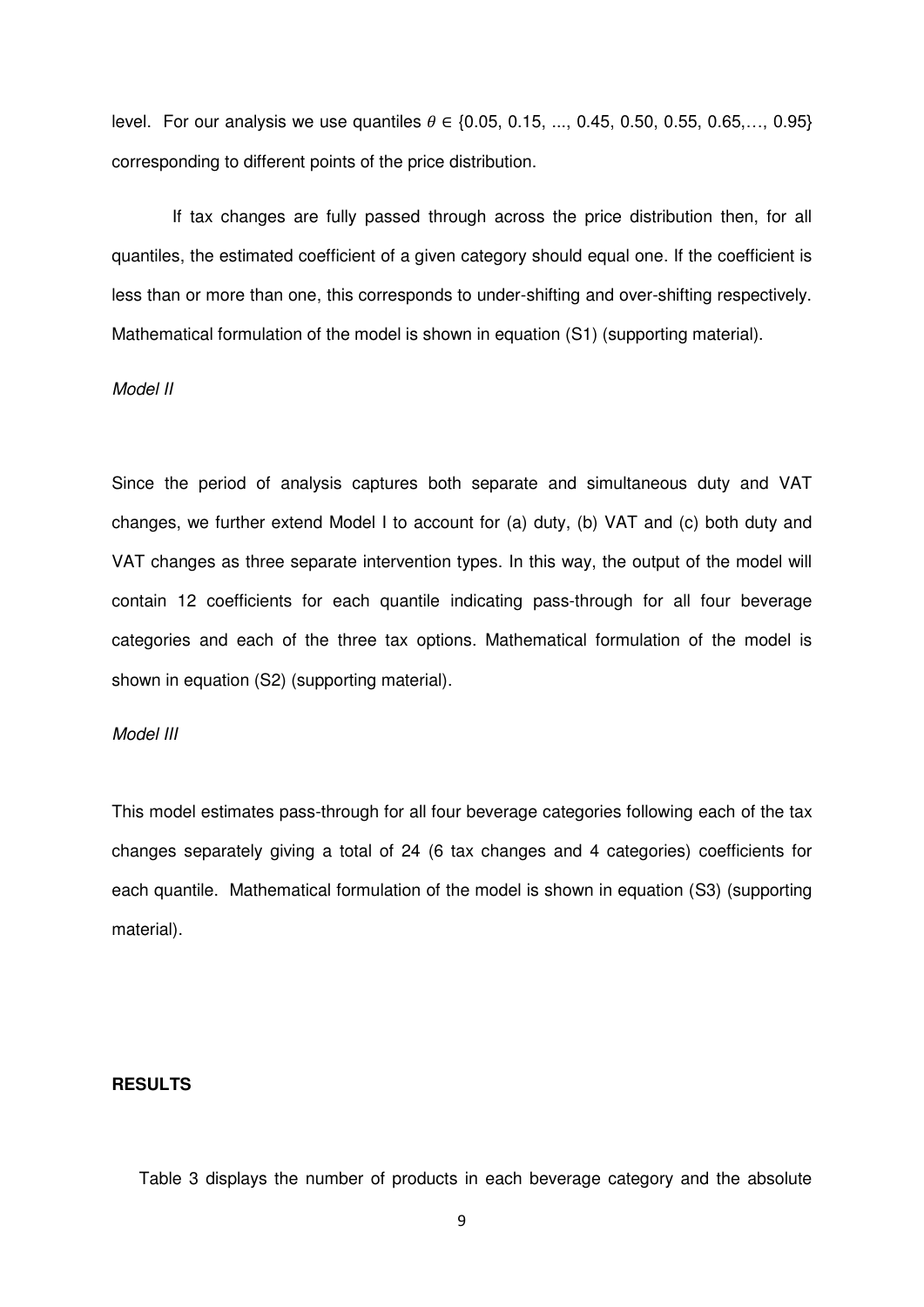price per unit over the entire period of analysis (weeks 38 to 178) for the upper bound of each quantile  $(\theta)$  range. It also shows the proportion of off-trade sales for each beverage category which occur within different bands of the price distribution, where price distribution refers to the range of different unit prices paid for all products falling in one of the four beverage categories. The unit prices of cider/RTDs and spirits are the most dispersed of the four categories with very low prices at the lower end  $(\theta = 0.05: 22$  pence per unit) of the price distribution and very high prices ( $\theta$  = 0.95: 104 pence per unit) at the top end. The price distributions for beers and wines are much more compacted. A large proportion of sales are generated from cheaper products. For instance, 38% of beer sales and 28% of cider/RTDs sales are at prices which are in the bottom 5% of the price distribution. Similarly, for spirits and wines, approximately 31% and 28% of respective sales are generated from products whose prices are in the bottom 15% of the price distribution.

## < Table 3>

Beverage-specific pass through estimates for Model I (across all tax events), are shown in Figure 2. For all beverage categories there is over-shifting (i.e. pass-through greater than one) for products in the upper three quartiles of the price distribution. However, for beers, ciders/RTDs and spirits, there is also under-shifting (i.e. pass-through is less than 1) for products at the cheapest end of the price distribution. For beers and ciders/RTDs, undershifting is seen for the cheapest 5% of products and for spirits under-shifting extends to the cheapest 25% of products. For wines, the hypothesis of under-shifting cannot be rejected at either the 5% or 15% quantile levels. The results suggest tax rises lead to price increases in the cheapest 5% of products which are 15% lower than full pass-through for beer and spirits and 11% lower than full pass-through for cider/RTDs. For all beverage categories, the magnitude of over-shifting increases for higher priced products and over-shifting is particularly pronounced for wine where, for example, the median priced product sees price increases 11% larger than would occur with full pass-through.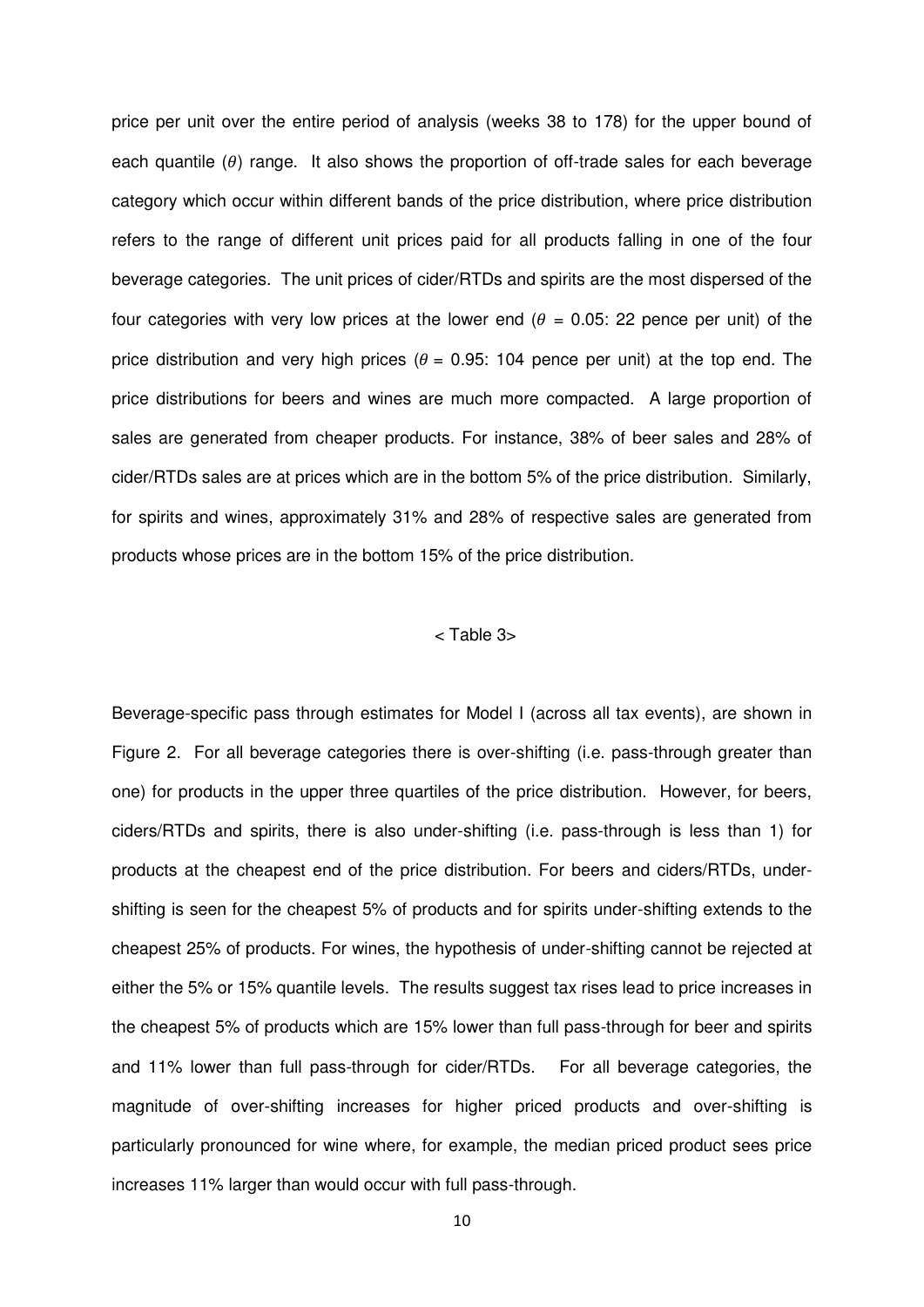Tabulated quantile regression coefficients obtained from fitting this model together with their bootstrapped standard errors are presented in Table S1 (supporting material). All coefficients in the model are significant to at least 1% significance level.

#### <Figure 2 >

Model II estimates separate pass-through rates for duty, VAT and simultaneous duty and VAT events. Results of this model are presented in Figure S1 and Table S2 (supporting material). The results show that estimates for duty-specific and VAT-specific events closely resemble those for the aggregate pass-through in Model I; with spirits followed by beers and ciders/RTDs having the most pronounced under-shifting and wines being the most overshifted category. For simultaneous VAT and duty events, over-shifting appears to begin higher in the price distribution than in the aggregate model.

Model III estimates pass-through rates for each duty and VAT change separately and results are shown in Figure S2 (supporting material). The same pattern of under-shifting low-priced products and over-shifting high-priced products is seen across all tax events; however, the magnitude of these effects varies across events. There is more over-shifting and less under-shifting in later tax events, suggesting variation is related to temporal processes rather than the size of tax increases.

## **Volume of sales**

In order to examine the proportion of total sales affected by under- and over-shifting, we employ off-trade sales volume data and pricing obtained from AC Nielsen for England and Wales for year 2009. The data capture sales volumes (in litres of pure alcohol) across price per unit distributions of all four beverage categories in our analysis.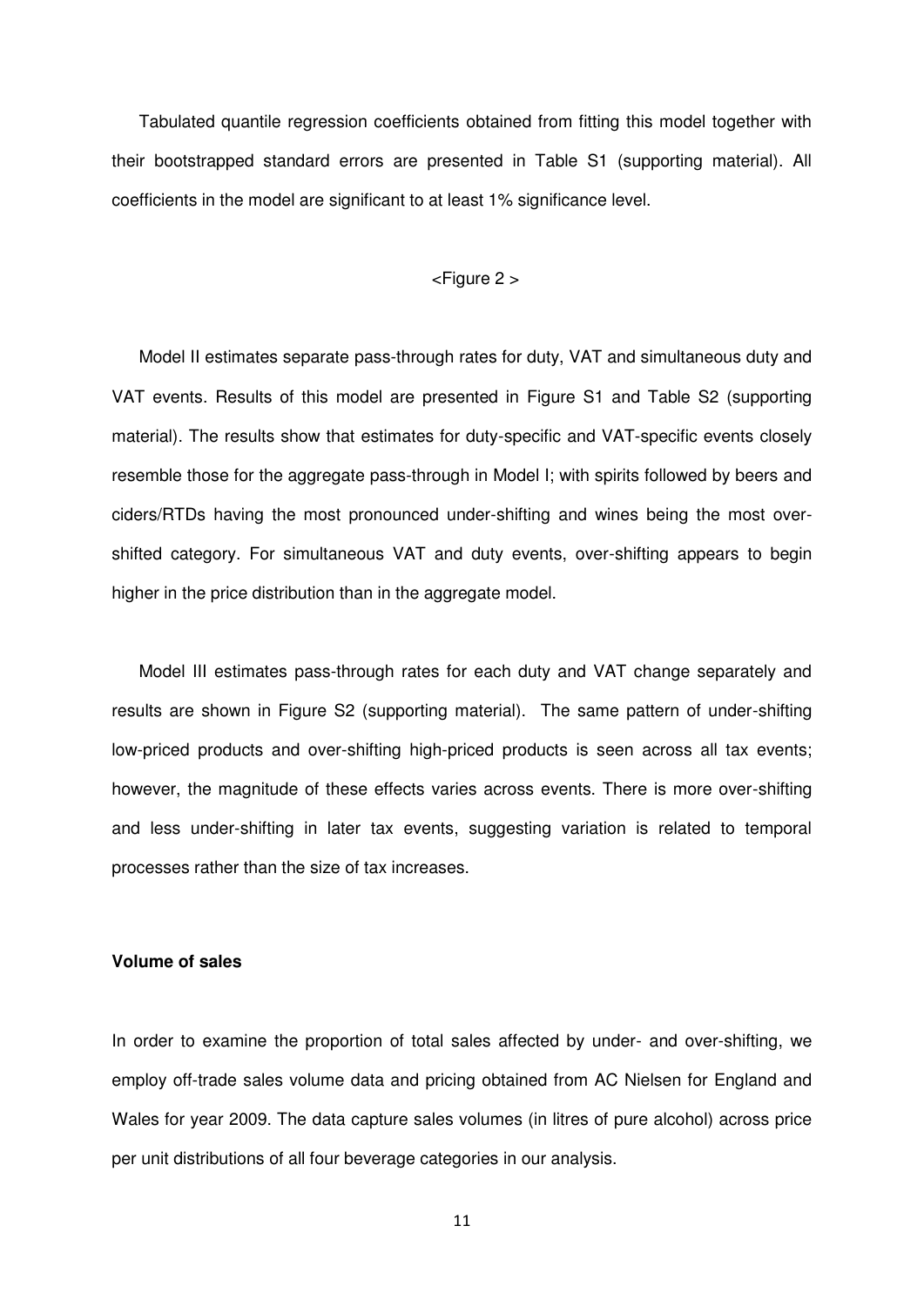The AC Nielsen data on sales volumes across the price distribution allow estimation of the proportion of products sold which are under-shifted and over-shifted. Linking the calculated pass-through values (Figure 2, Table S1) together with price and sales volumes presented in Table 3, it follows that, approximately 68% of beer sales are for under-shifted products and these are sold for less than 40p per unit. The proportion of products undershifted is smaller but still substantial for spirits (38%) and cider/RTDs (30%).

 For beers, approximately 17% of sales are generated from over-shifted products sold above 50p per unit and 15% of sales are from full pass-through products sold at 40p to 50p. For ciders/RTDs 65% of sales are from over-shifted products (>26p per unit) with about 5% of sales fully shifted (22p to 26p). For spirits, approximately 45% of the sales are generated from over-shifted products (>39p per unit) and 17% from fully passed-through products. Wines are the most over-shifted category with over 70% of total sales generated from overshifted products and 28% from under-shifted products (<37p per unit) although the hypothesis of full pass-through cannot be rejected for these products.

## **Sensitivity analysis**

We undertook a number of sensitivity analyses which (1) control for alcohol content by including ABV measure of each product as an explanatory variable, (2) focus on dutyspecific pass-through by deducting VAT from all prices, (3) adjust prices for inflation using the all-item monthly retail price index smoothed into a weekly index, (4) investigate the influence of large temporary price promotions on pass-through by 'adjusting' large price discounts, and (5) fits Model I to different quarters to account for seasonality. Methodological detail and results for these sensitivity analyses alongside information on which of Models I to III they were applied to are presented in Figures S3 to S9 and Tables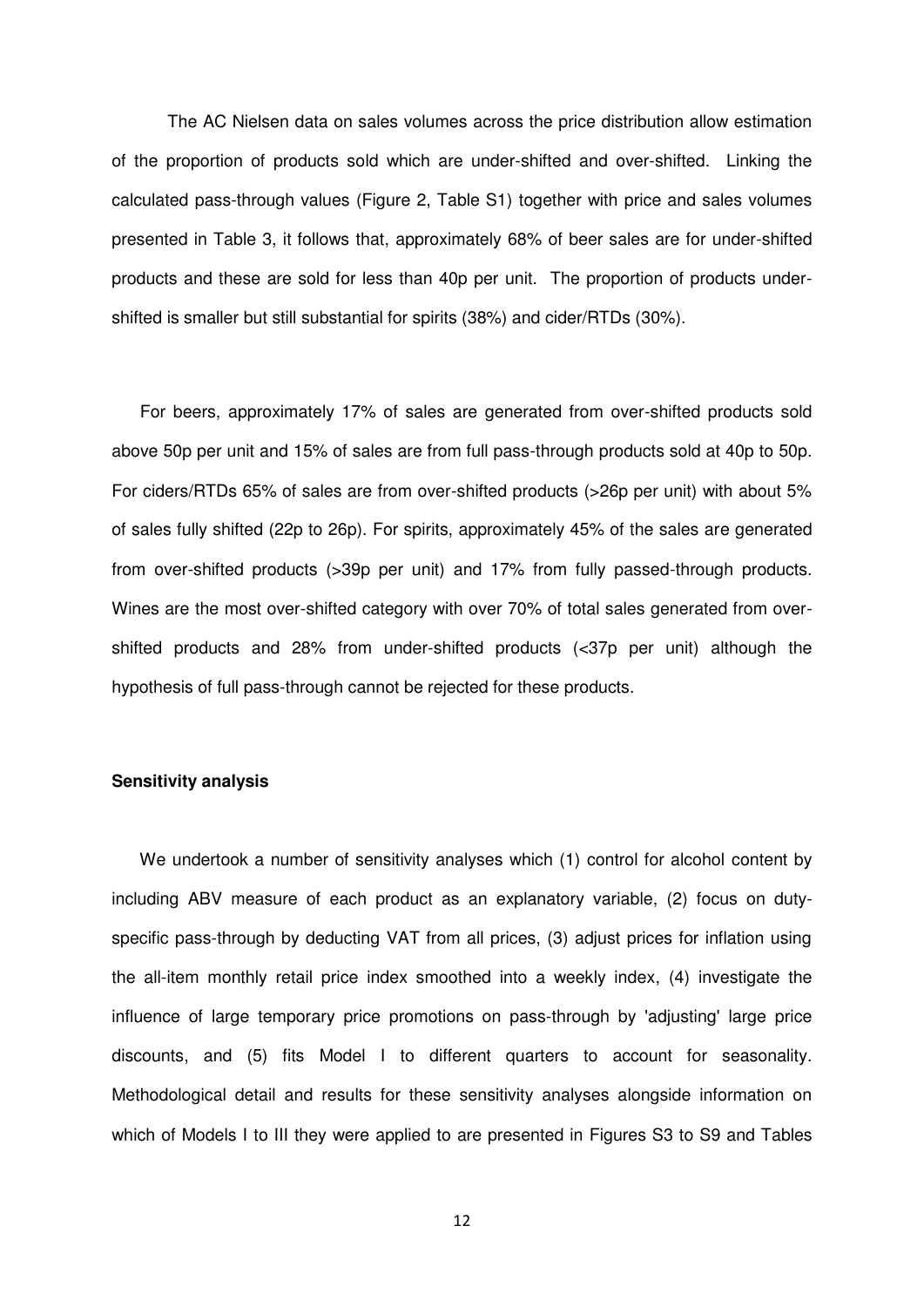S3 and S4 (supporting material). In all cases, the findings do not substantively affect our conclusions from the base case analyses.

#### **DISCUSSION**

This study provides the most in-depth investigation to date of UK retailers' pricing strategies following alcohol tax changes. Using a panel data quantile regression of weekly pricing data from major supermarkets, we estimate pass-through of excise duty and sales tax on alcoholic products sold at different price points. Further, we used sales volumes at different intervals of the price distribution to indicate the proportion of sales of each beverage type which are under-shifted, fully passed through or over-shifted.

We find evidence of significant heterogeneity in tax pass-through across the price distribution. In particular, we observe a clear contrast in pass-through for cheap versus expensive products, with the former being under-shifted and the latter over-shifted. Duty pass-through ranges from 78% (lower priced beers) to 124% (higher priced cider/RTDs). This differential pass-through is visible to varying degrees across all beverage categories and appears to persist for different magnitudes of duty change. In terms of sales volumes, approximately two-thirds of beers and one third of ciders/RTDs and spirits are under-shifted while one-sixth of beers, two-thirds of wines and ciders/RTDS and over half of spirits are over-shifted. By comparing pass-through for a series of tax changes, our results indicate that retailers may not always apply the same approach and other factors, such as previous pass-through, wider economic conditions or prices of other products, may be influencing decisions on the magnitude of pass-through. Beers were under-shifted to the greatest degree and this may reflect retailers attempting to mitigate the impact of tax increases on a key product category for promotional activity and pricing competition. In contrast, undershifting of wines was less common, potentially reflecting retailers' ability to conceal price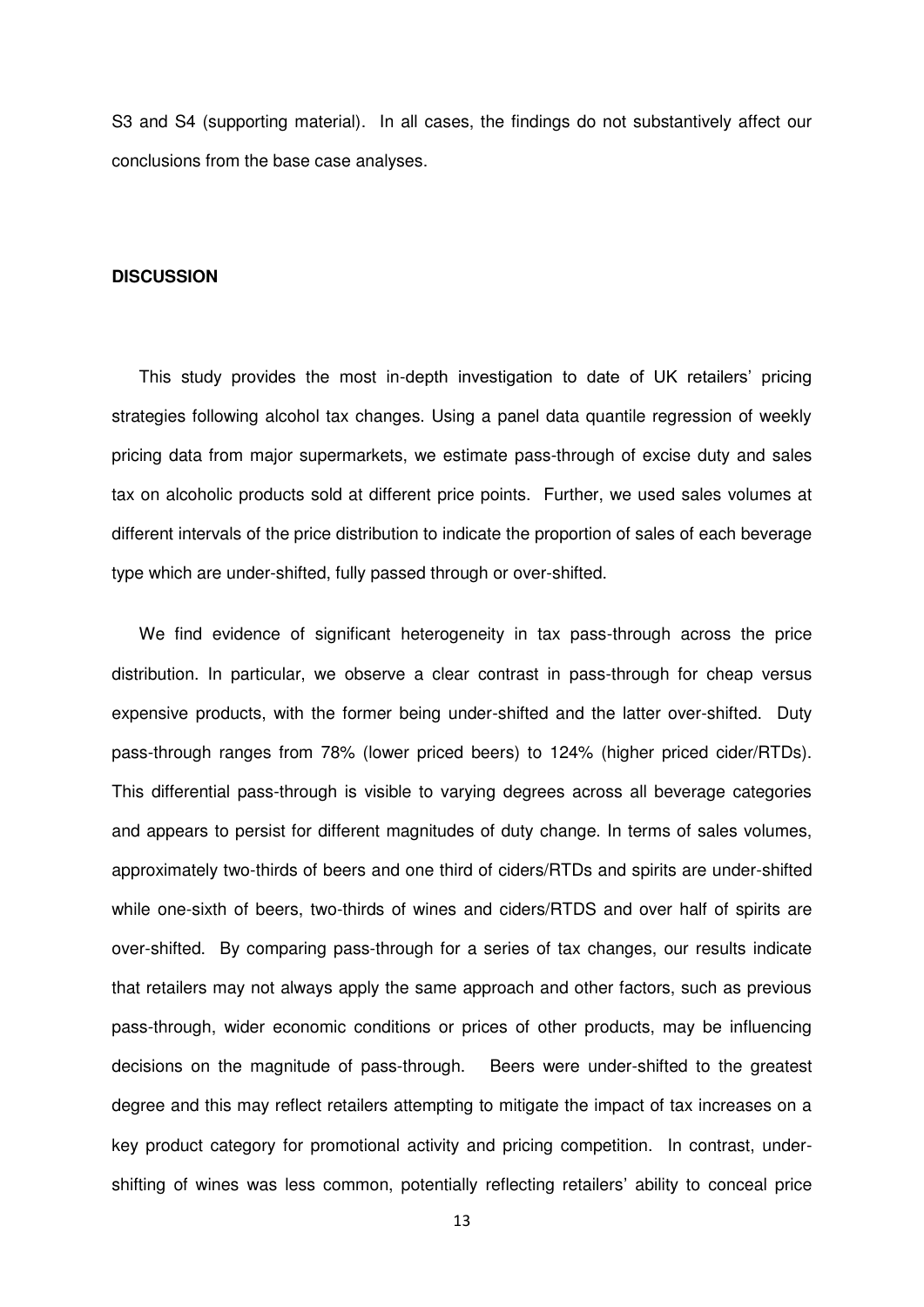increases as customers tend to buy different wines at a particular price point rather than being loyal to specific brands.

The main strengths of the paper lie in the use of quantile regression together with a longitudinal panel of product-level price transitions which permits a comprehensive understanding of pass-through for different parts of the price distribution. We also link price point-specific pass-through estimates to sales volumes which allows quantification of the proportion of products being under- or over-shifted. An important limitation is our data only cover four of the UK's major supermarkets who account for approximately half of UK offtrade alcohol sales [\(http://www.webcitation.org/6Lf5ICbgG](http://www.webcitation.org/6Lf5ICbgG)). We have no data on the UK's 4th largest supermarket chain, Morrison's, budget supermarket chains such as Aldi and Lidl and other, often independent, off-trade retailers. The latter in particular sell fewer products and have less bargaining power with their supply chain than major supermarkets and, therefore, may have less scope for avoiding full pass-through. As our sales volume data do capture a wider sample of shops and supermarkets, the derived price/sales distributions are not a perfect match for our estimates of pass-through.

It is difficult to compare our results with previous analyses which have not estimated pass-through across the price distribution. However, the magnitude of our calculated passthrough values are comparable to those of Baker and Bechling [8] in which beer and wine were found to be over-shifted and spirits under-shifted. Similarly, our results capture specific products pass-through estimates presented by Hunt et al. [7].

Our results show tax increases do lead to price increases across the price distribution and thus support evidence that duty increases are effective in reducing consumption [2]; however, additional measures may be required to ensure such policies are well-targeted. Heavier drinkers and particularly heavy drinkers with lower incomes are at greatest risk of harm from their drinking and tend to purchase cheaper alcohol [18]. As duty increases are not fully passed through to cheaper products, additional price-based interventions such as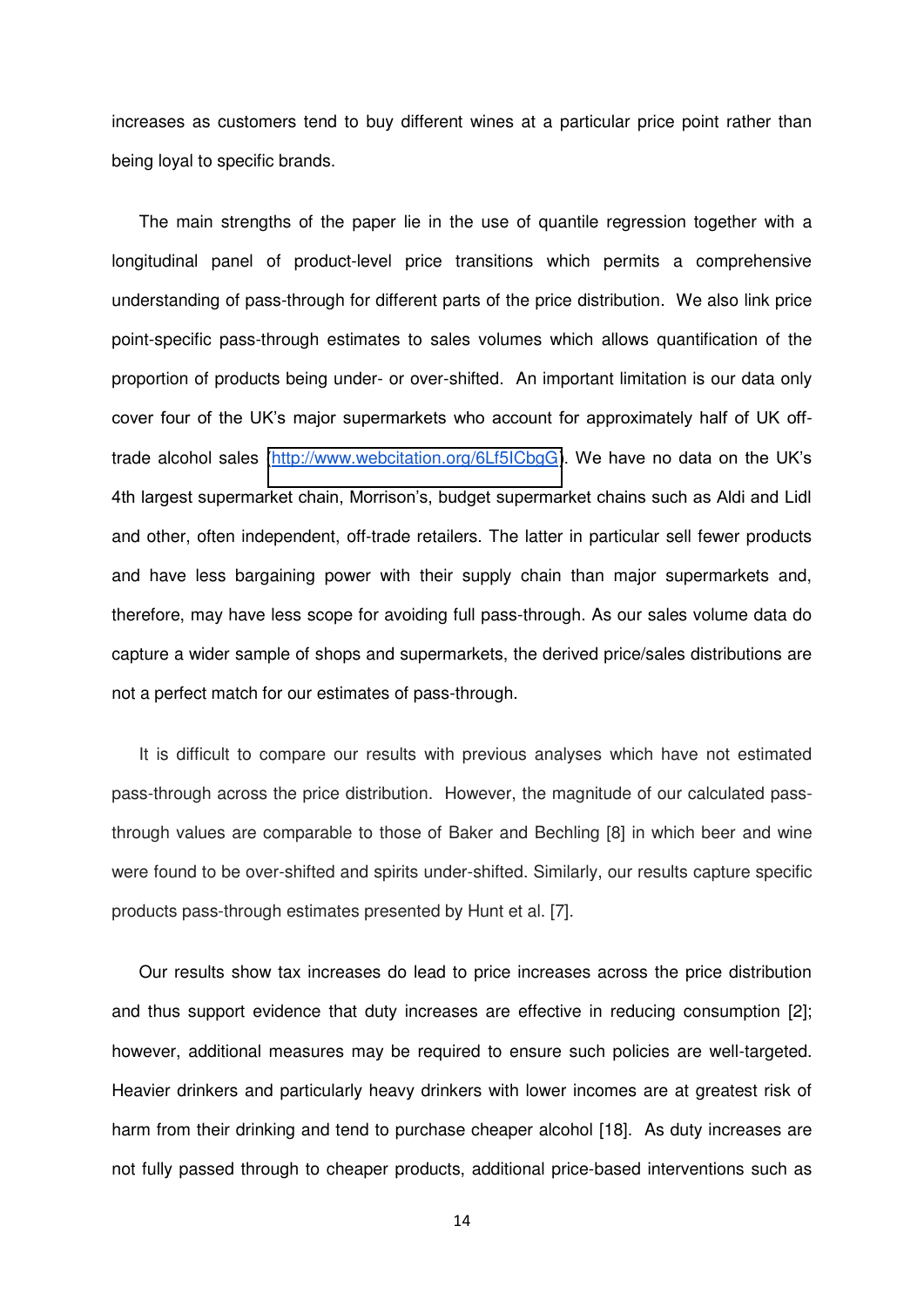minimum pricing or restrictions on promotional offers may restrict retailers' capacities to engage in price competition on low-cost alcohol. In turn, this may afford policymakers greater influence over the full price distribution and particularly the lower end which is associated with harmful drinking.

Beneficial extensions to this work may include investigating the role of other factors such as package sizes, differential tactics between retailers' own brands and major brands, differential strategies between retailers and cross-product pass-through such that wine duty increases are passed onto beer products. Further data allowing examination of whether price increases on non-alcoholic products subsidise under-shifting would also be valuable. These analyses would all require a larger dataset covering a wider range of products.

## **Conclusion**

The effectiveness of employing alcohol taxation as a tool for controlling alcohol consumption is well documented in the literature. However, from a public health perspective, the success of this intervention relies heavily on the pass-through of duty from retailers to consumers in the form of increased prices. Our findings demonstrate that, across four beverage categories, tax increases lead to lower than expected price increases for cheaper products and higher than expected price increases for more expensive products. In order to off-set the under-shifting of cheaper products a duty rise could be implemented in conjunction with other interventions, such as minimum unit pricing. This may maximise public health benefits by ensuring greater effects on the alcohol disproportionately purchased by high risk drinkers.

#### **Acknowledgements**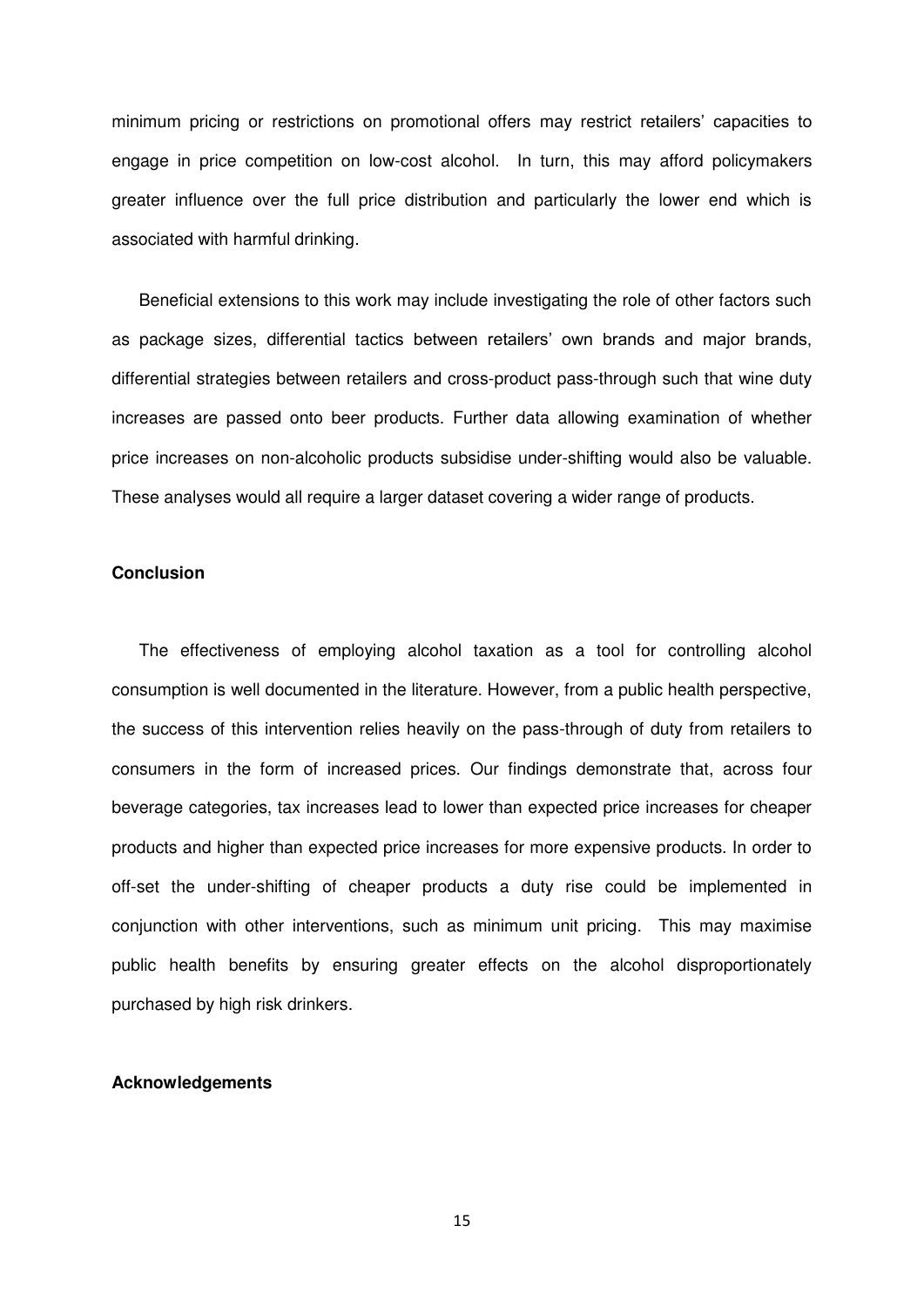This research was funded by the Medical Research Council and the Economic and Social Research Council (G1000043).

# **Supporting information**

Additional Supporting Information may be found in the online version of this article.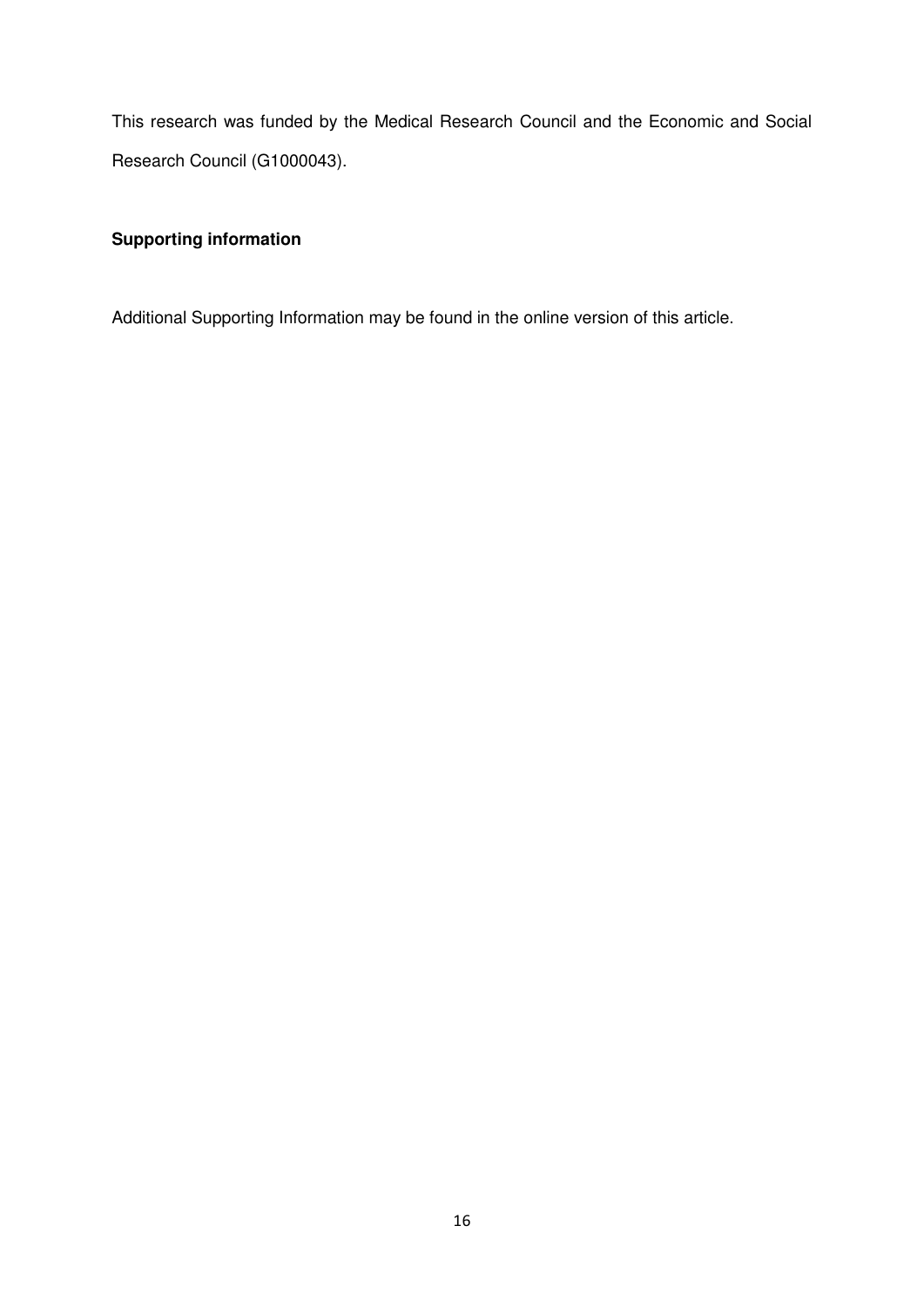#### **References**

- 1. Babor T., Caetano R., Casswell S., Edwards G., Giesbrecht N., Graham K. *et al.*  Alcohol: No Ordinary Commodity – Research and Public Policy. Oxford, UK: Oxford University Press 2010.
- 2. Wagenaar A. C., Salois M. J., Komro K. A. Effect of Beverage Alcohol Taxes and Prices on Drinking: A Meta-Analysis of 1003 Estimates From 112 Studies. Addiction 2009; **104**:179-190.
- 3. Wagenaar A. C., Tobler A. L., Komro K. A. Effects of Alcohol Tax and Price Policies on Morbidity and Mortality: A Systematic Review. Amer J of Pub Health 2010; **100**: 2270-2278.
- 4. Fullerton D., Metcalf G. E. (1999). Tax Incidence. Handbook of Public Economics 1999; **4**:1787-1872.
- 5. Kotlikff L., Summers L. Handbook of Public Economics, North Holland, Amsterdam, 1987.
- 6. Stern N. The Effect of Taxation, Price Control and Government Contracts in Oligopoly and Monopolistic Competition. J of Publ Econ 1987; **32**:133-158.
- 7. Hunt P., Rabinovich L., Baumberg B. Economic Impacts of Alcohol Pricing Policy Options in the UK. RAND Technical Report 2011.
- 8. Baker P., Brechling V. The Impact of Excise Duty Changes on Retail Prices in the UK. Fiscal Studies, 1992; **13**:48-65.
- 9. Kenkel D. S. Are Alcohol Taxes Fully Passed Through to Prices? Evidence From Alaska. Amer Econ Rev 2005; **95**:273-277.
- 10. Young D. J., Bielinska-Kwapisz A. Alcohol Taxes and Beverage Prices. Nat Tax J 2002; **55**:57-73.
- 11. Bergman U. M., Hansen N. L. Are Excise Taxes on Beverages Fully Passed Through to Prices. Working Paper 2010.
- 12. Gilmore A. B., Tavakoly B., Taylor, G., Edwards, G., Reed, H. Understanding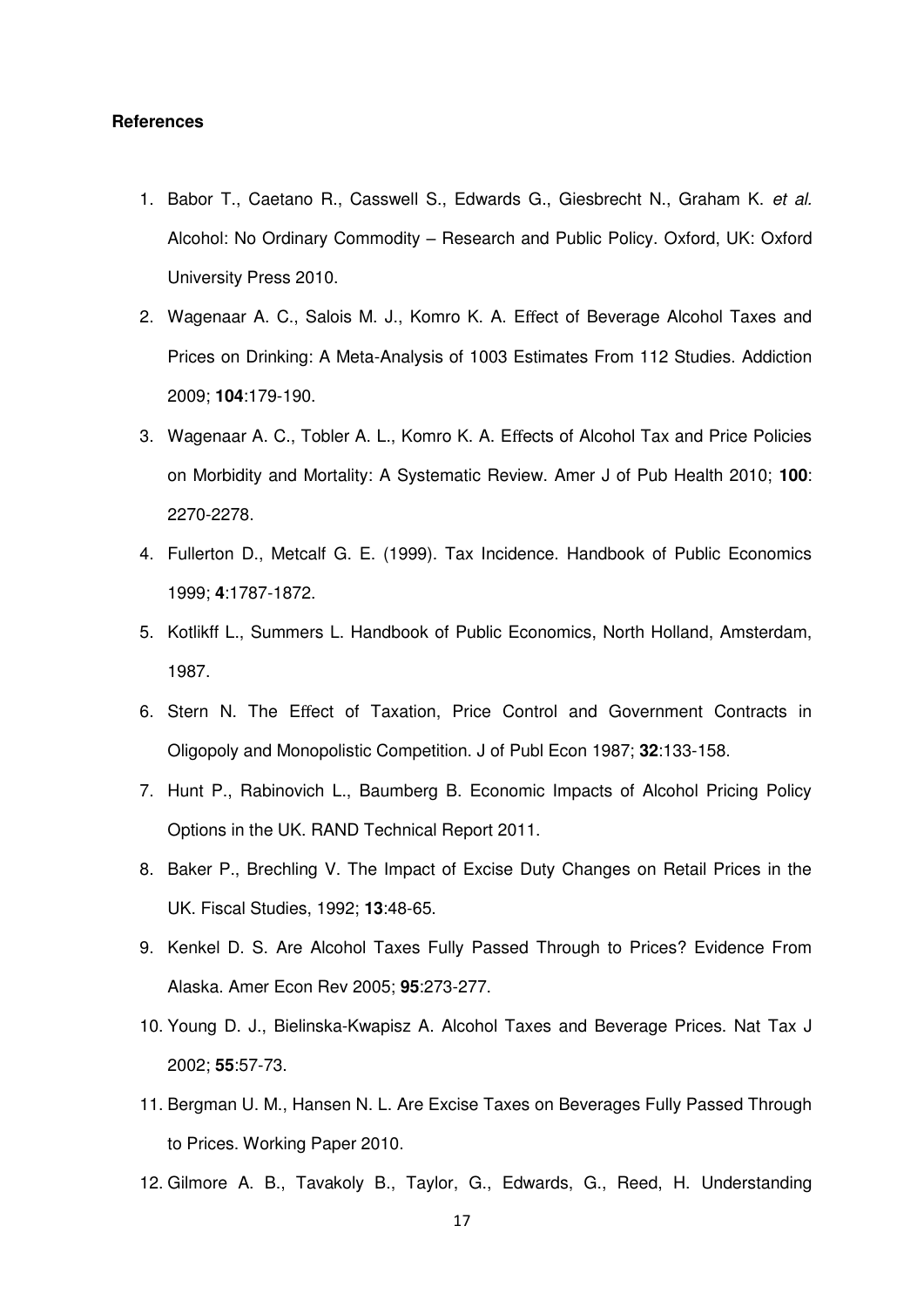tobacco industry pricing strategy and whether it undermines tobacco tax policy: the example of UK cigarette market. Addiction 2013; **108**:1317-1326.

- 13. Leicester A. Alcohol pricing and taxation policies. IFS briefing note BN124. 2011.
- 14. Meier P. S., Purshouse, R. and Brennan, A. (2010), Policy options for alcohol price regulation: the importance of modelling population heterogeneity. Addiction, 105: 383–393.
- 15. Chan W., Brown, J., Buss, D. Miscellaneous Foods Supplement to McCance and Widdowson's The Composition of Foods. The Royal Society of Chemistry: Cambridge and the Ministry of Agriculture, Fisheries, and Food: London, 1994.
- <span id="page-18-0"></span>16. Koenker R. Quantile Regression for Longitudinal Data. J of Multi Analysis 2004; **91**:74-89.
- 17. Koenker R. W. Regression Quantiles, Cambridge University Press, UK, 2005.
- 18. Holmes J., Meng Y., Meier P. S., Brennan A., Angus C., Campbel-Burton A., Guo Y., Hill-McManus., Purshouse R. C. Effects of minimum unit pricing for alcohol on different income and socioeconomic groups: a modelling. The Lancet 2014**; 13**:62417-4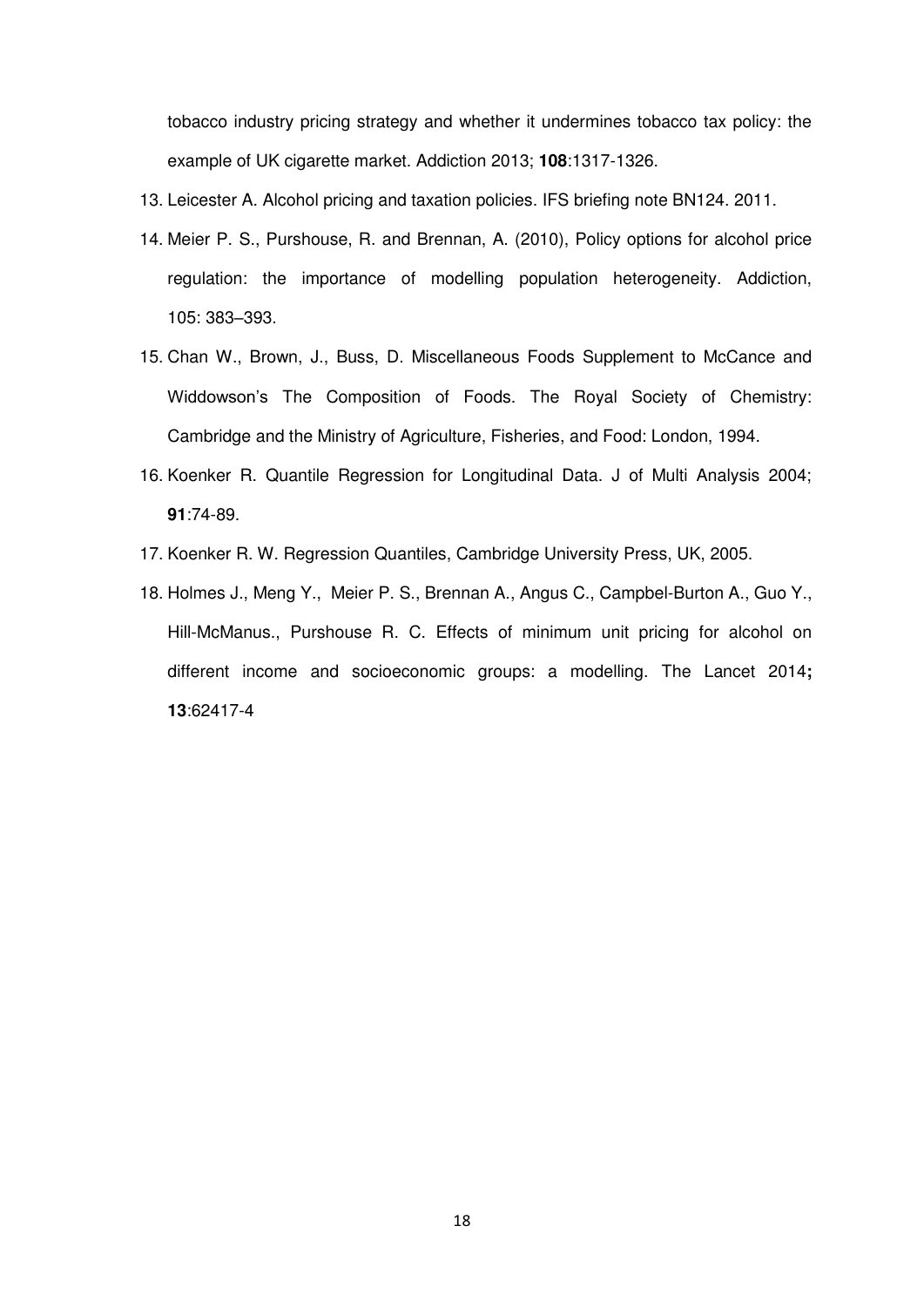| Event                             | Mar   |        |               |            |        |               |             |        |               |            |        |               |             |
|-----------------------------------|-------|--------|---------------|------------|--------|---------------|-------------|--------|---------------|------------|--------|---------------|-------------|
|                                   | 08    |        | Dec 08        |            |        | Apr 09        |             |        | <b>Mar 10</b> |            |        | Mar 11        |             |
| Category                          | Duty  | Duty   | $\Delta$ Duty | $% \Delta$ | Duty   | $\Delta$ Duty | $\% \Delta$ | Duty   | $\Delta$ Duty | $% \Delta$ | Duty   | $\Delta$ Duty | $\% \Delta$ |
| Beers <sup>a</sup>                | 14.96 | 16.15  | 1.19          | $+7.95$    | 16.47  | 0.32          | $+1.98$     | 17.32  | 0.85          | $+5.16$    | 18.57  | 1.25          | $+7.22$     |
| Ciders <sup>b</sup>               | 28.9  | 31.21  | 2.31          | $+7.99$    | 31.83  | 0.62          | $+1.99$     | 36.01  | 4.18          | $+13.13$   | 35.87  | $-0.14$       | $-0.39$     |
| Ciders <sup>c</sup>               | 43.37 | 46.83  | 3.46          | $+7.99$    | 47.77  | 0.94          | $+2.01$     | 54.04  | 6.27          | $+13.13$   | 53.84  | $-0.2$        | $-0.37$     |
| Spirits <sup><math>d</math></sup> | 21.35 | 22.2   | 0.85          | $+3.98$    | 22.64  | 0.44          | $+1.98$     | 23.8   | 1.16          | $+5.12$    | 25.52  | 1.72          | $+7.23$     |
| Wines <sup>e</sup>                | 194.8 | 209.82 | 15.54         | $+8.00$    | 214.02 | 4.2           | $+2.00$     | 225    | 10.98         | $+5.13$    | 241.23 | 16.23         | $+7.21$     |
| Wines'                            | 259.2 | 279.74 | 20.72         | $+8.00$    | 285.33 | 5.59          | $+2.00$     | 299.97 | 14.64         | $+5.13$    | 321.61 | 21.64         | $+7.21$     |

**Table 1** Changes in UK alcohol excise duty between March 2008 and March 2011

<sup>a</sup>£ per hectolitre per cent of alcohol. The UK high and low strength beer duty bands were introduced in October 2011 so beer is modelled as a single duty band here.

 $b$ Ciders/RTDs  $\leq$  7.5% abv - £ per hectolitre of product.

*<sup>c</sup>*Ciders/RTDs *>* 7*.*5% abv - £ per hectolitre of product.

*<sup>d</sup>£* per litre of pure alcohol.

 $e^e$ Wines  $\leq 15\%$  abv - £ per hectolitre of product.

<sup>f</sup>Wines *>* 15% abv - £ per hectolitre of product.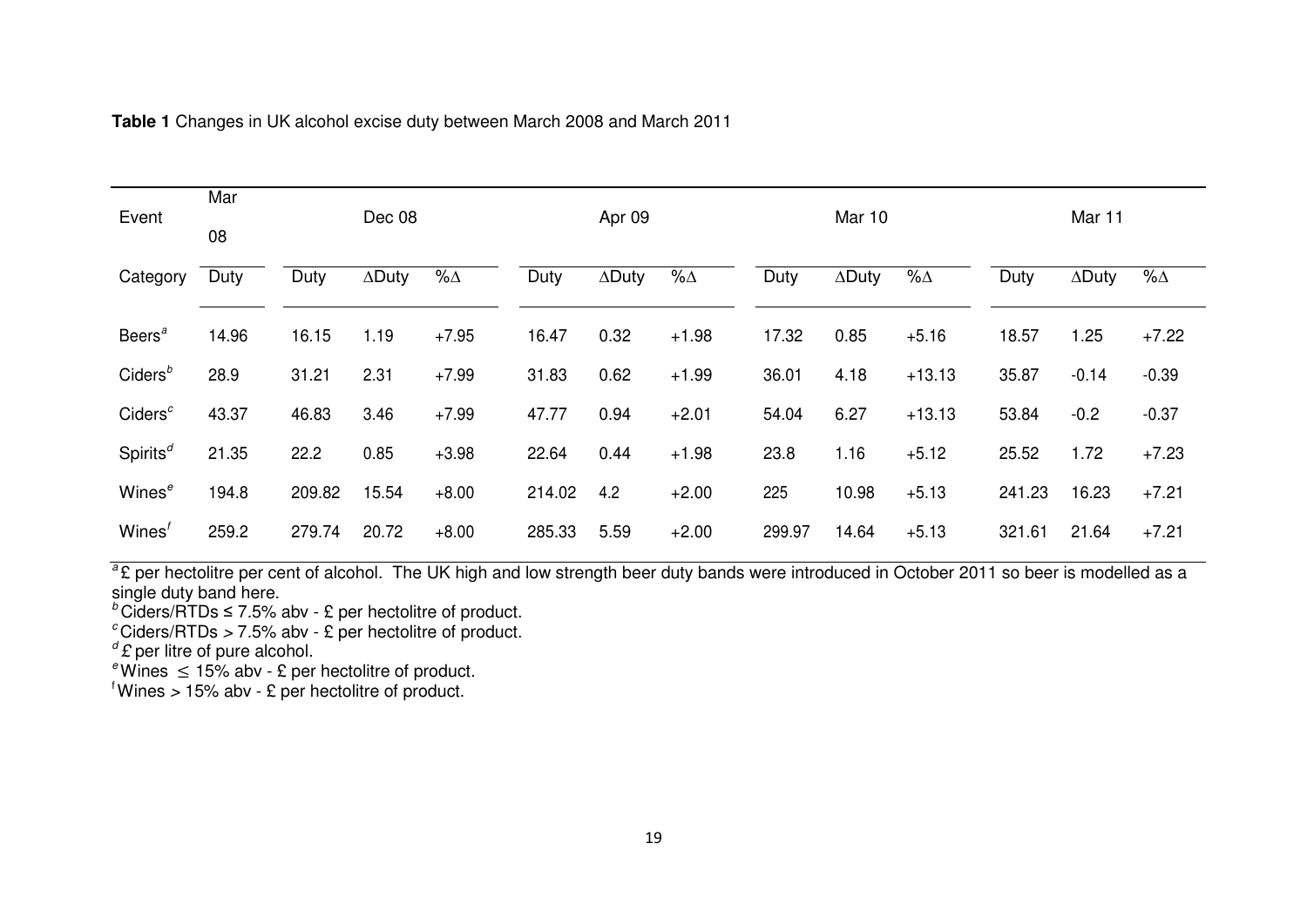|                                     | <b>Beer</b>       | Cider/RTDs        | <b>Spirits</b> | Wine  |
|-------------------------------------|-------------------|-------------------|----------------|-------|
|                                     | $4 \times 568$ ml | $4 \times 275$ ml | 500ml          | 750ml |
| ABV (%)                             | 5                 | 5                 | 35             | 13.5  |
| Units                               | 11.36             | 5.5               | 17.5           | 10.13 |
| Base prices $x_i$ (pence per unit)  | 43.57             | 66.08             | 79.49          | 44.38 |
| $\Delta_{it,E_{1\leq t\leq E_2}}$   | 1.19              | 0.46              | 0.85           | 1.15  |
| $x_{it}^*$ (post VAT and duty)      | 51.47             | 76.52             | 92.39          | 52.36 |
| $\Delta_{it,E_{2\leq t\leq E_3}}$   | 0.32              | 0.12              | 0.44           | 0.31  |
| $x_{it}^*$ (post duty)              | 51.84             | 76.66             | 92.90          | 52.72 |
| $x_{it}^*$ (post VAT)               | 52.97             | 78.33             | 94.92          | 53.86 |
| $\Delta_{it,E_{3 \leq t \leq E_4}}$ | 0.85              | 0.84              | 1.16           | 0.81  |
| $x_{it}^*$ (post duty)              | 53.97             | 79.31             | 96.28          | 54.81 |
| $x_{it}^*$ (post VAT)               | 55.12             | 81.00             | 98.33          | 55.98 |
| $\Delta_{it, \geq E_4}$             | 1.25              | $-0.03$           | 1.72           | 1.2   |
| $x_{it}^*$ (post duty)              | 56.62             | 80.96             | 100.39         | 57.42 |

**Table 2** Illustration of tax difference calculation  $\Delta_{it}$  using four example products

Note that  $\Delta_{it,E_{1\leq t\leq E_2}}$  denotes the expected duty change (pence per unit) of product  $i$  following event 1 until the week before event 2. For instance, the table shows that following event 1 the expected duty change of 4 X 568ml of beer with ABV 5% is 1.19 pence per unit and thus for all time periods up until the week before event 2 this product will have an expected unit price of 51.47p [1*.*15 (43*.*57 + 1*.*19)]. Similarly, following duty event 2 the expected price will increase by 0.32p to 51.84p [1*.*15 (43*.*57 + 1*.*19 + 0*.*32)]. In between duty events 2 and 3 there is a VAT change from 15% to 17.5% and thus the expected price in this interval is 52.97p [1*.*175 (43*.*57 + 1*.*19 + 0*.*32)] and following the third event the expected price is 53.97p [1*.*175 (43*.*57 + 1*.*19 + 0*.*32 + 0*.*85)]. Before the fourth event, VAT is increased from 17.5% to 20% and thus expected price in this period is 55.12p [1*.*20 (43*.*57+1*.*19+0*.*32+0*.*85)]. Finally, following the fourth duty event the expected price is 56.6p [1*.*20 (43*.*57 + 1*.*19 + 0*.*32 + 0*.*85 + 1*.*25)]. Note that, between two consecutive events the expected price of each product is constant.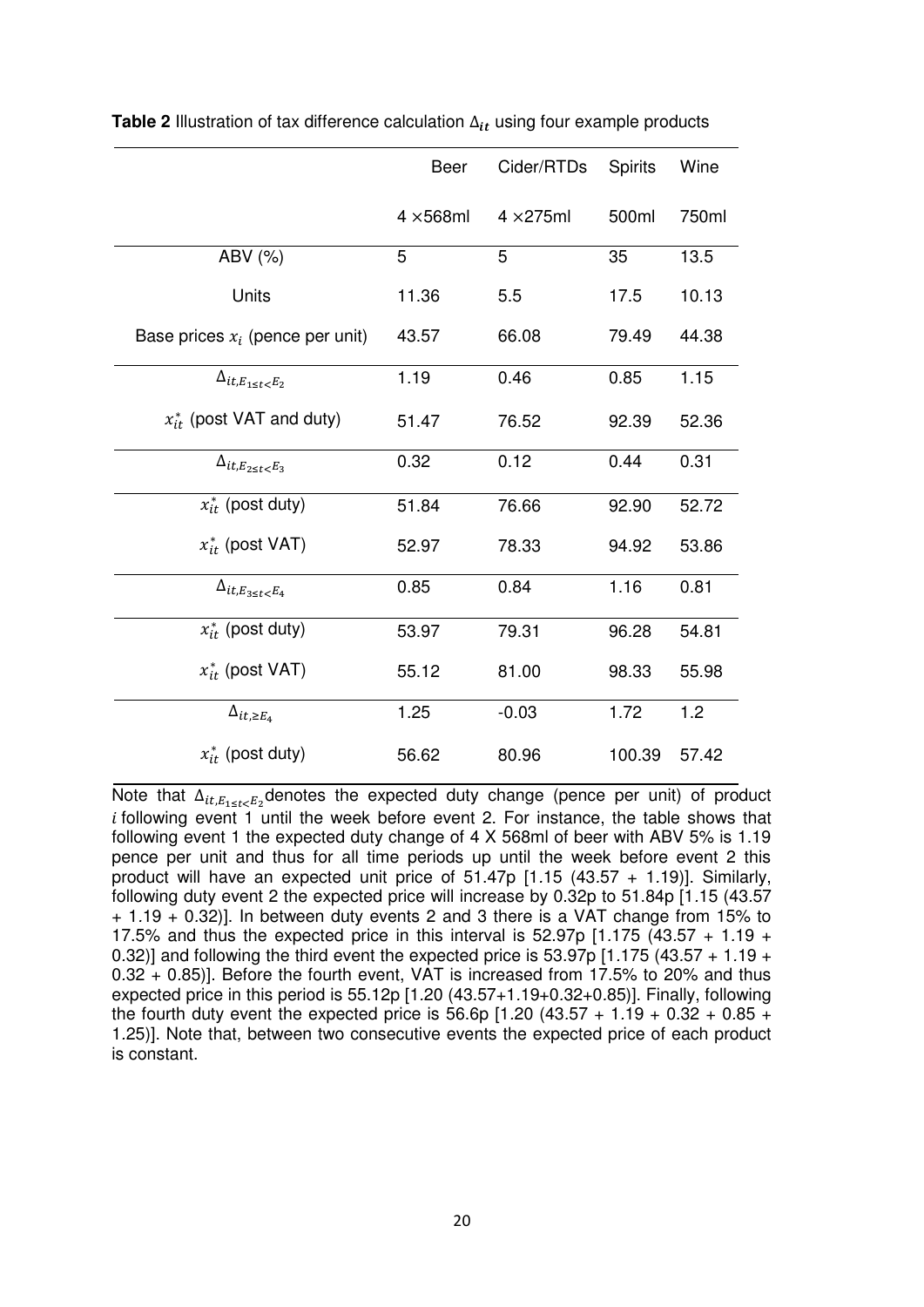| Quantile<br>price<br>band <sup>1</sup> | <b>Beers</b>                                           |                               | Ciders/RTDs |                                                             | <b>Spirits</b> |                      | Wines   |                                     |  |
|----------------------------------------|--------------------------------------------------------|-------------------------------|-------------|-------------------------------------------------------------|----------------|----------------------|---------|-------------------------------------|--|
|                                        | Price per % sold Price<br>unit<br>(pence) <sup>2</sup> | in price<br>band <sup>3</sup> | (pence)     | % sold Price<br>per unit in price per unit in price<br>band | (pence)        | % sold Price<br>band | (pence) | % sold<br>per unit in price<br>band |  |
| $\theta \leq 0.05$                     | 36                                                     | 38.07                         | 22          | 28.22                                                       | 29             | 16.27                | 31      | 9.48                                |  |
| $0.05 < \theta \le 0.15$               | 45                                                     | 29.16                         | 26          | 5.77                                                        | 34             | 15.2                 | 37      | 18.71                               |  |
| $0.15 < \theta \leq 0.25$              | 50                                                     | 13.82                         | 31          | 6.39                                                        | 39             | 16.4                 | 41      | 13.11                               |  |
| $0.25 < \theta \leq 0.35$              | 53                                                     | 6.66                          | 52          | 28.21                                                       | 47             | 22.68                | 46      | 15.6                                |  |
| $0.35 < \theta \leq 0.45$              | 57                                                     | 4.82                          | 64          | 3.32                                                        | 53             | 9.00                 | 49      | 12.28                               |  |
| $0.45 < \theta < 0.50$                 | 59                                                     | 0.67                          | 72          | 3.45                                                        | 57             | 0.40                 | 50      | 1.16                                |  |
| $0.50 < \theta < 0.55$                 | 61                                                     | 1.72                          | 76          | 2.00                                                        | 60             | 0.39                 | 53      | 7.49                                |  |
| $0.55 < \theta \leq 0.65$              | 64                                                     | 0.79                          | 85          | 4.15                                                        | 71             | 2.80                 | 59      | 6.61                                |  |
| $0.65 < \theta \leq 0.75$              | 67                                                     | 0.73                          | 87          | 0.69                                                        | 80             | 2.26                 | 64      | 4.32                                |  |
| $0.75 < \theta \leq 0.85$              | 71                                                     | 0.88                          | 91          | 2.03                                                        | 92             | 2.97                 | 74      | 4.39                                |  |
| $0.85 < \theta \leq 0.95$              | 82                                                     | 2.49                          | 104         | 6.22                                                        | 109            | 4.32                 | 85      | 5.09                                |  |
| $\theta > 0.95$                        | N/A <sup>4</sup>                                       | 0.19                          | N/A         | 9.53                                                        | N/A            | 7.32                 | N/A     | 1.76                                |  |
| Number of Products                     | 70                                                     |                               | 39          |                                                             | 103            |                      | 42      |                                     |  |

**Table 3** Quantiles of prices (pence per unit)

<sup>1</sup> Price distribution for a specific category captures the unit prices of all products falling within the

category.<br><sup>2</sup> Price per unit refers to the upper bound of each quantile price band.

<sup>3</sup>The AC Nielsen data is publicly available from<http://www.webcitation.org/6N9wCH3vU>where for 2009 the total sales volume, (million litres of pure alcohol) are 76.00 (beers), 9.43 (ciders/RTDs), 60.58 (spirits) and 22.50 (wines).

<sup>4</sup> Since the price per unit (pence) are calculated for upper bound quantiles (0.05, 0.15, ..., 0.95) N/A denotes not applicable.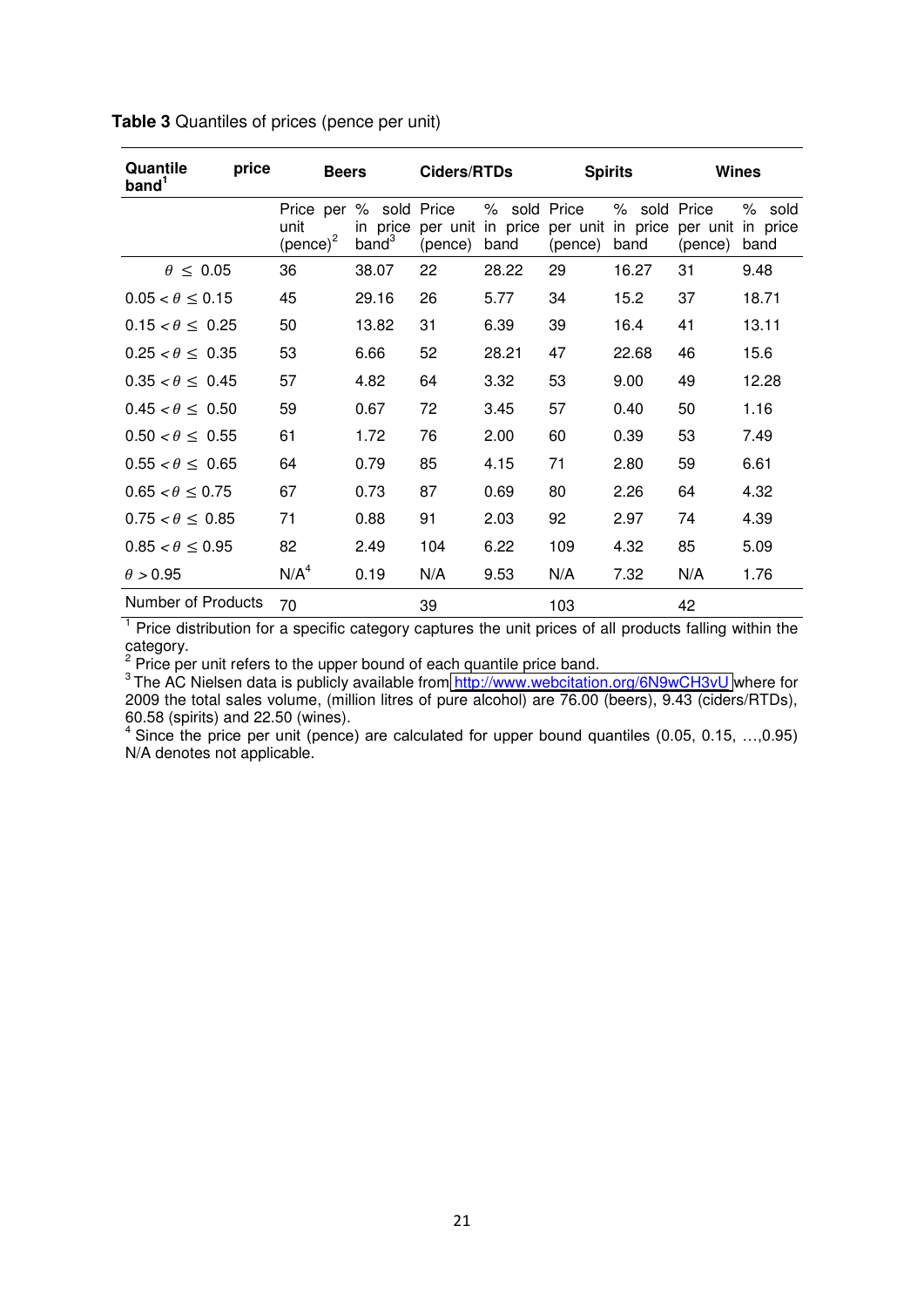

**Figure 1** Expected prices illustration, expected (dotted) observed (dashed).